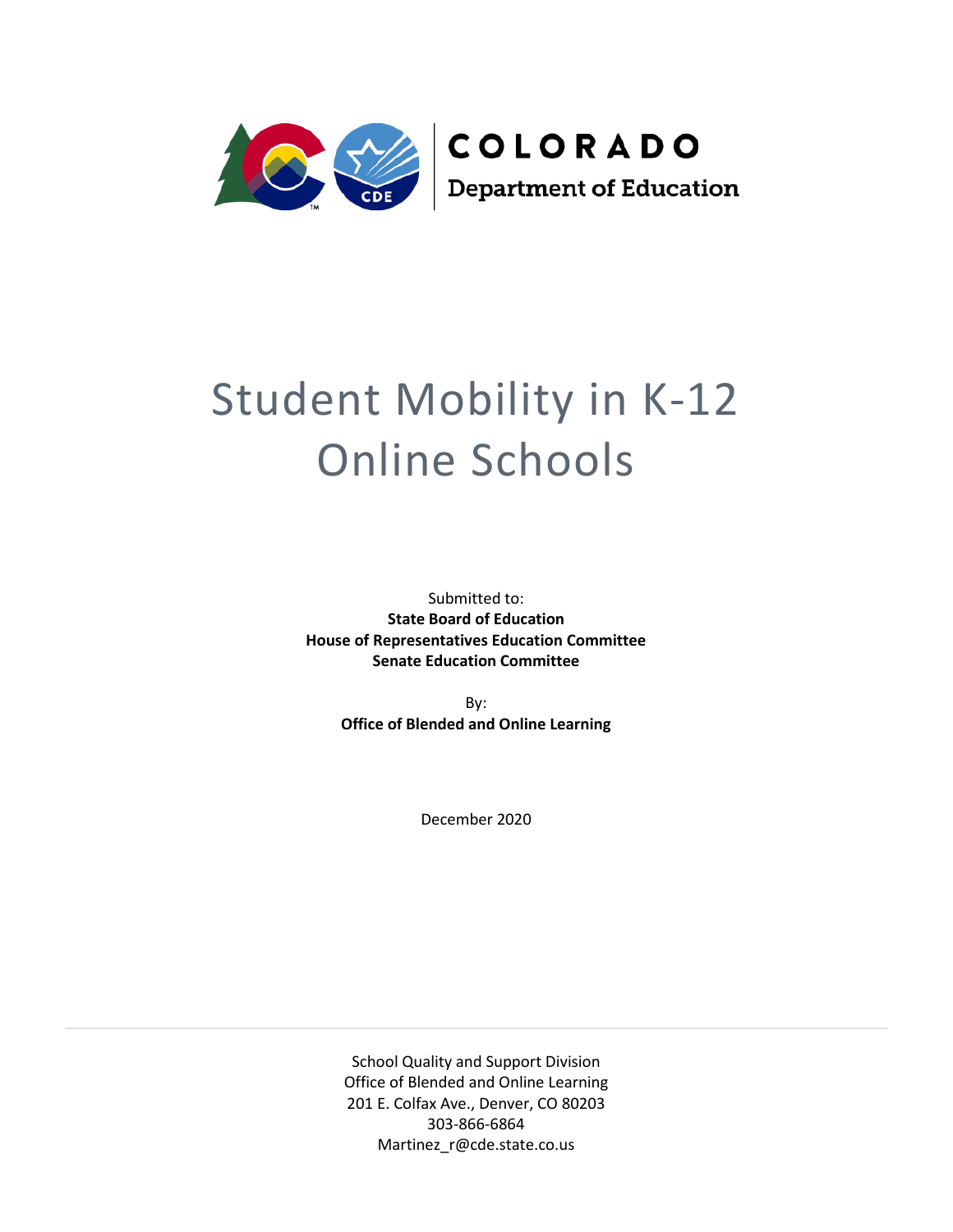

## Table of Contents

| Introduction                                                                                                                                                       | 3  |
|--------------------------------------------------------------------------------------------------------------------------------------------------------------------|----|
| <b>Background and Context</b><br>Data Utilized for Analysis                                                                                                        |    |
| Student Exit Codes                                                                                                                                                 | 7  |
| Year to Year Comparison of Student Withdrawals, Continuations, and Completions<br>Statewide Student Withdrawals<br>Statewide Student Continuations and Completions |    |
| Student Withdrawals by Time                                                                                                                                        | 12 |
| Withdrawals by Time of Year                                                                                                                                        |    |
| <b>Student Withdrawals by School</b>                                                                                                                               | 14 |
| Withdrawals by Online School Types<br>Withdrawals by School                                                                                                        |    |
| Student Withdrawals, Continuation, and Completion by Grade Level                                                                                                   | 20 |
| Continuations and Completions by Grade Level<br>Grade Reassignment and Retention Coding                                                                            |    |
| <b>Enrollments after Student October Count</b>                                                                                                                     | 22 |
|                                                                                                                                                                    |    |
| Conclusion                                                                                                                                                         | 24 |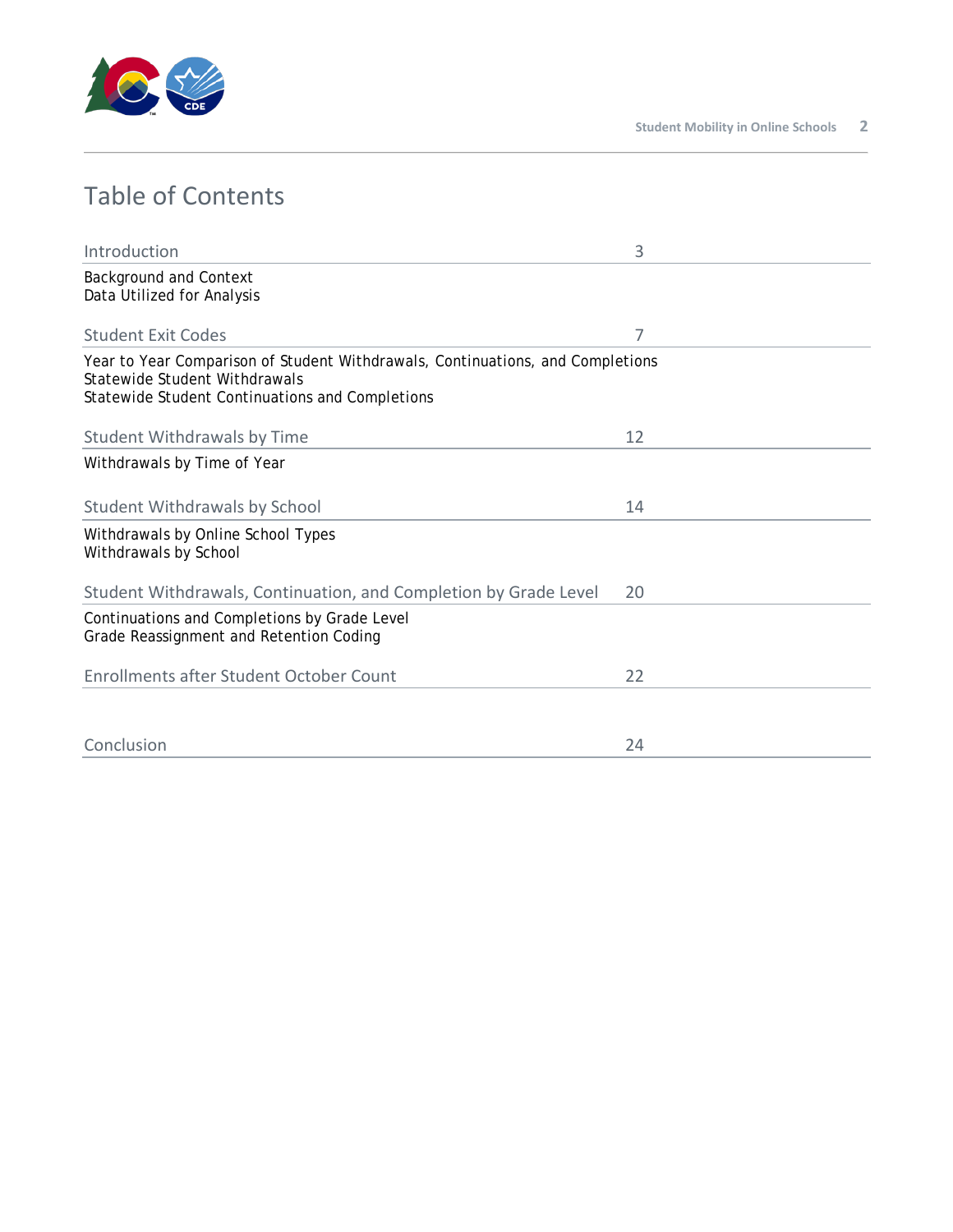

## Introduction

Senate Bill 19-129, concerning the regulation of online schools, calls for the Colorado Department of Education's Office of Blended and Online Learning to produce an annual report on the number of students who withdraw from Colorado K-12 online schools after the pupil enrollment count date. An initial report on this topic was included in the 2019 Online Summary Report as an appendix. Beginning in 2020, the information will be shared in a standalone report and will be released annually.

This report is required to include the dates on which students withdrew from enrollment, the grade level at which the students were enrolled at the beginning of the school year, the grade levels at which the students were enrolled when the students transferred, and information on whether the students enrolled in another public or private school, homebased education setting, or graduated or completed high school within the same year.

#### **Senate Bill 19-129** Regulation of Online Schools

• S.B. 19-129 directs the production of an annual report that looks at students who withdraw from enrollment in an online school after the annual count date.

**Background and Context** 

In the 2018-19 school year, there were 49 K-12 online schools operating in Colorado. Of the 49 schools, 38 were multi-district online schools (MDOL). A multi-district online school enrolls students outside of the district that authorizes the school. The remaining 11 schools were single district online schools (SDOL). Pursuant to statute, multi-district online schools in Colorado can be authorized by an individual school district, a Board of Cooperative Educational Services (BOCES), a group of school districts, or the state Charter School Institute (CSI). In the 2018-19 school year, 18 school districts and two BOCES authorized the 38 MDOLs. The 11 single district online schools were authorized by 11 separate school districts. Douglas County Re-1 authorizes both 3 MDOLs and a SDOL. Table 1 below includes details for each authorizer including the number of online schools, the total student enrollment, and the number and percentage of students enrolled in online schools.

**TABLE 1: 2018-19 Online School Student Enrollment Count and Percentage by Authorizer**

| <b>Authorizer</b>                 | Online<br>Schools (#) | <b>District K-12</b><br>Enrollment (#) | <b>Students Enrolled in</b><br>Online School (#) | <b>Students in Online</b><br>Schools (%) |
|-----------------------------------|-----------------------|----------------------------------------|--------------------------------------------------|------------------------------------------|
| <b>Academy 20</b>                 | 3                     | 25,807                                 | 806                                              | 3.1%                                     |
| <b>Adams 12 Five Star Schools</b> | $\mathbf{1}$          | 38,095                                 | 336                                              | 0.9%                                     |
| <b>Boulder Valley Re-2</b>        | $\mathbf{1}$          | 30,313                                 | 68                                               | 0.2%                                     |
| <b>Branson Reorganized 82</b>     | 1                     | 468                                    | 399                                              | 85.3%                                    |
| <b>Byers 32J</b>                  | 9                     | 2,867                                  | 2,369                                            | 82.6%                                    |
| Center 26 JT                      | $\mathbf{1}$          | 598                                    | 16                                               | 2.7%                                     |
| <b>Colorado Springs 11</b>        | $\mathbf{1}$          | 25,624                                 | 252                                              | 1.0%                                     |
| <b>Delta County 50(J)</b>         | 1                     | 4,672                                  | 12                                               | 0.3%                                     |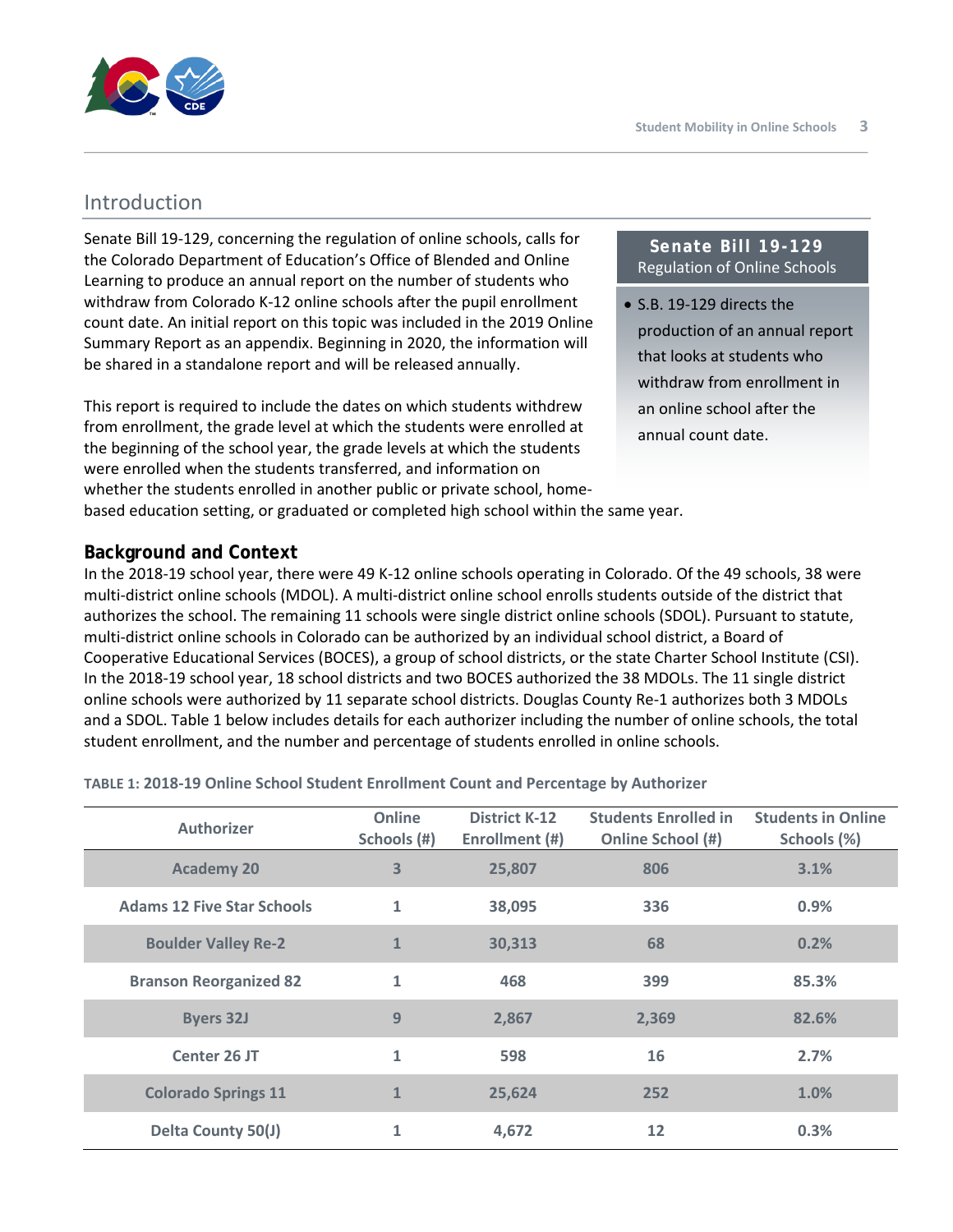

**Student Mobility in Online Schools 4**

| <b>Authorizer</b>                   | Online<br>Schools (#)   | <b>District K-12</b><br>Enrollment (#) | <b>Students Enrolled in</b><br>Online School (#) | <b>Students in Online</b><br>Schools (%) |
|-------------------------------------|-------------------------|----------------------------------------|--------------------------------------------------|------------------------------------------|
| <b>Denver County 1</b>              | $\mathbf{1}$            | 86,887                                 | 269                                              | 0.3%                                     |
| <b>Douglas County Re-1</b>          | 4                       | 65,671                                 | 2,069                                            | 3.2%                                     |
| <b>District 49</b>                  | $\overline{\mathbf{3}}$ | 22,397                                 | 4,738                                            | 21.2%                                    |
| Durango 9                           | $\mathbf{1}$            | 5,228                                  | 728                                              | 13.9%                                    |
| <b>Eagle County Re 50</b>           | $\mathbf{1}$            | 6,605                                  | 30                                               | 0.5%                                     |
| <b>Education reEnvisioned BOCES</b> | 4                       | 2,475                                  | 2,475                                            | 100.0%                                   |
| <b>Hanover 28</b>                   | $\mathbf{1}$            | 226                                    | $\overline{2}$                                   | 0.9%                                     |
| <b>Holyoke Re-1J</b>                | $\mathbf{1}$            | 577                                    | 16                                               | 2.8%                                     |
| <b>Jefferson County R-1</b>         | $\mathbf{1}$            | 81,691                                 | 302                                              | 0.4%                                     |
| <b>Julesburg Re-1</b>               | $\mathbf{1}$            | 516                                    | 264                                              | 51.2%                                    |
| Las Animas Re-1                     | $\overline{2}$          | 2,280                                  | 1,823                                            | 80.0%                                    |
| <b>Mapleton 1</b>                   | $\mathbf{1}$            | 8,449                                  | 2,270                                            | 26.9%                                    |
| <b>Mesa County Valley 51</b>        | $\mathbf{1}$            | 21,245                                 | 310                                              | 1.5%                                     |
| <b>Monte Vista C-8</b>              | $\mathbf{1}$            | 1,094                                  | 118                                              | 10.8%                                    |
| <b>Montrose County Re-1J</b>        | $\mathbf{1}$            | 5,852                                  | 187                                              | 3.2%                                     |
| Peyton 23 JT                        | $\mathbf{1}$            | 570                                    | 31                                               | 5.4%                                     |
| <b>Poudre R-1</b>                   | $\mathbf{1}$            | 39,686                                 | 224                                              | 0.8%                                     |
| <b>Pueblo City 60</b>               | $\mathbf 1$             | 15,621                                 | 89                                               | 0.6%                                     |
| <b>Pueblo County 70</b>             | $\mathbf{1}$            | 9,717                                  | 193                                              | 2.0%                                     |
| <b>San Juan BOCES</b>               | $\mathbf 1$             | 50                                     | 50                                               | 100.0%                                   |
| <b>School District 27J</b>          | $\mathbf{1}$            | 18,026                                 | 61                                               | 0.3%                                     |
| St. Vrain Valley Re 1J              | $\mathbf 1$             | 31,100                                 | 108                                              | 0.3%                                     |

The total online school student enrollment count for the 2018-19 school year was 20,615. Statewide, the percentage of students enrolled in online schools represent roughly 2.3 percent of all Colorado public school students. Table 2 below displays school type, grades served, and enrollment numbers for each school as reported on the Student October Count data collection for the 2018-19 school year.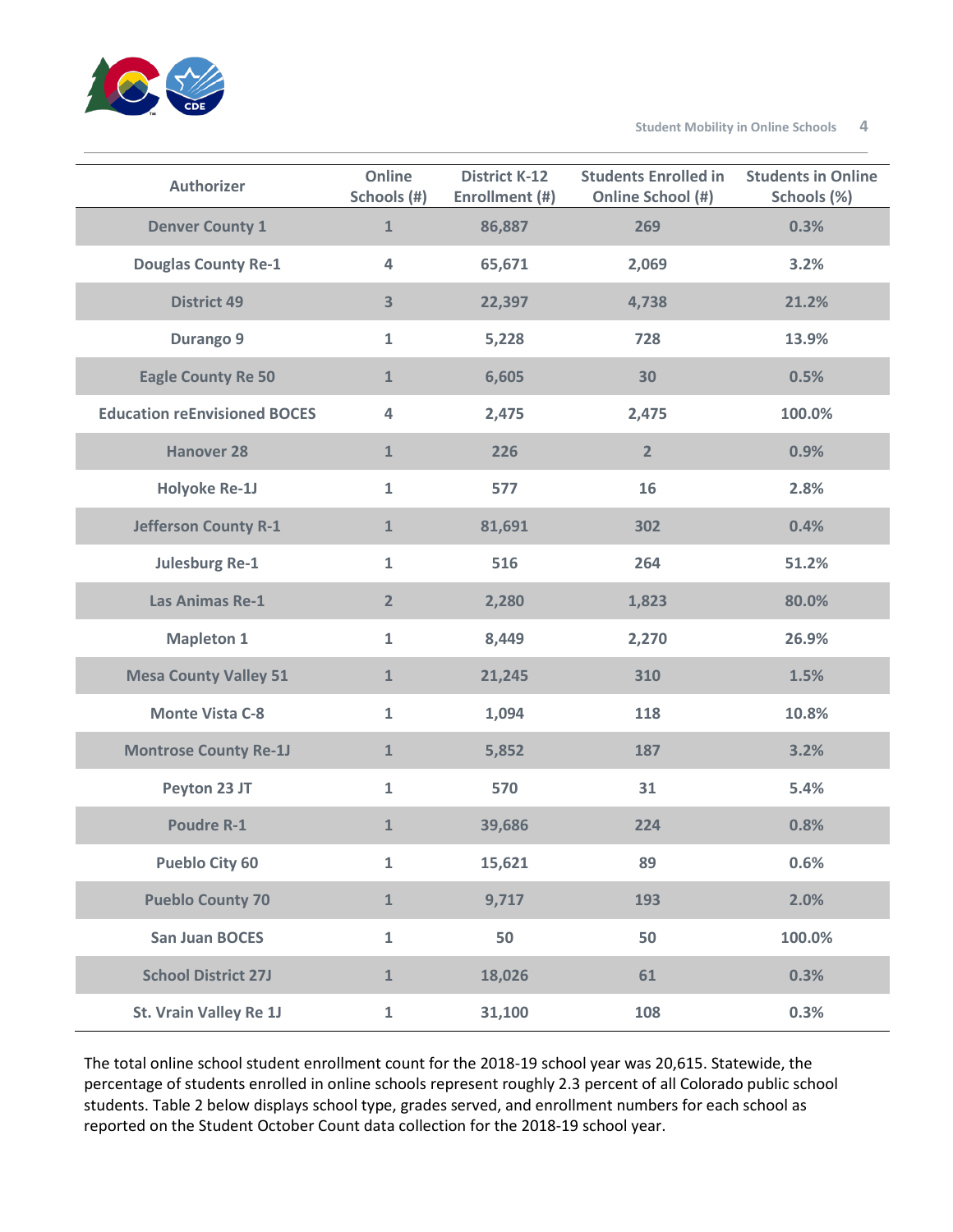

| <b>Authorizer</b>                           | <b>Online School</b>                                        | <b>School Type</b>                      | <b>Grades</b><br><b>Served</b> | <b>Student K-12</b><br><b>Enrollment</b> |
|---------------------------------------------|-------------------------------------------------------------|-----------------------------------------|--------------------------------|------------------------------------------|
| <b>Academy 20</b>                           | <b>Academy Online</b>                                       | <b>Multi-District</b>                   | $9 - 12$                       | 161                                      |
| <b>Academy 20</b>                           | <b>Journey K8</b>                                           | <b>Multi-District</b>                   | $K-8$                          | 117                                      |
| <b>Academy 20</b>                           | <b>TCA College Pathways</b>                                 | <b>Multi-District</b><br><b>Charter</b> | $7 - 12$                       | 528                                      |
| <b>Adams 12 Five Star</b><br><b>Schools</b> | <b>Pathways Future Center</b>                               | <b>Single District</b>                  | $9 - 12$                       | 336                                      |
| <b>Boulder Valley Re-2</b>                  | <b>Boulder Universal</b>                                    | <b>Multi-District</b>                   | $K-12$                         | 68                                       |
| <b>Branson Reorganized 82</b>               | <b>Branson School Online</b>                                | <b>Multi-District</b>                   | $K-12$                         | 399                                      |
| <b>Byers 32J</b>                            | Colorado Digital Academy-<br><b>Elementary</b>              | <b>Multi-District</b><br><b>Charter</b> | $K-6$                          | 526                                      |
| <b>Byers 32J</b>                            | Colorado Digital Academy - Middle                           | <b>Multi-District</b><br><b>Charter</b> | $7 - 8$                        | 347                                      |
| <b>Byers 32J</b>                            | <b>Colorado Virtual Academy (COVA)</b>                      | <b>Multi-District</b><br><b>Charter</b> | $9 - 12$                       | 684                                      |
| <b>Byers 32J</b>                            | <b>Elevate Academy Elementary School</b>                    | <b>Multi-District</b><br><b>Charter</b> | $K-5$                          | 147                                      |
| <b>Byers 32J</b>                            | <b>Elevate Academy Middle School</b>                        | <b>Multi-District</b><br><b>Charter</b> | $6 - 8$                        | 175                                      |
| <b>Byers 32J</b>                            | <b>Elevate Academy High School</b>                          | <b>Multi-District</b><br><b>Charter</b> | $9 - 12$                       | 177                                      |
| <b>Byers 32J</b>                            | <b>Valiant Academy Elementary School</b>                    | <b>Multi-District</b><br><b>Charter</b> | $K-5$                          | 50                                       |
| <b>Byers 32J</b>                            | <b>Valiant Academy Middle School</b>                        | <b>Multi-District</b><br><b>Charter</b> | $6 - 8$                        | 75                                       |
| <b>Byers 32J</b>                            | <b>Valiant Academy High School</b>                          | <b>Multi-District</b><br><b>Charter</b> | $9 - 12$                       | 188                                      |
| <b>Center 26 JT</b>                         | <b>Center Virtual Academy</b>                               | <b>Single District</b>                  | $9 - 12$                       | 16                                       |
| <b>Colorado Springs 11</b>                  | <b>Achieve Online</b>                                       | <b>Multi-District</b>                   | $6 - 12$                       | 252                                      |
| Delta County 50(J)                          | <b>Achieve Blended Learning Academy</b>                     | <b>Single District</b>                  | $6 - 12$                       | 12                                       |
| <b>Denver County 1</b>                      | <b>Denver Online High School</b>                            | <b>Multi-District</b>                   | $9 - 12$                       | 269                                      |
| <b>Douglas County Re-1</b>                  | <b>EDCSD</b>                                                | <b>Single District</b>                  | $9 - 12$                       | 28                                       |
| <b>Douglas County Re-1</b>                  | <b>Hope Online Learning Academy</b><br><b>Elementary</b>    | <b>Multi-District</b><br><b>Charter</b> | $K-5$                          | 921                                      |
| <b>Douglas County Re-1</b>                  | <b>Hope Online Learning Academy</b><br><b>Middle School</b> | <b>Multi-District</b><br><b>Charter</b> | $6-8$                          | 531                                      |

## **TABLE 2: 2018-19 Online School Student Enrollment Count**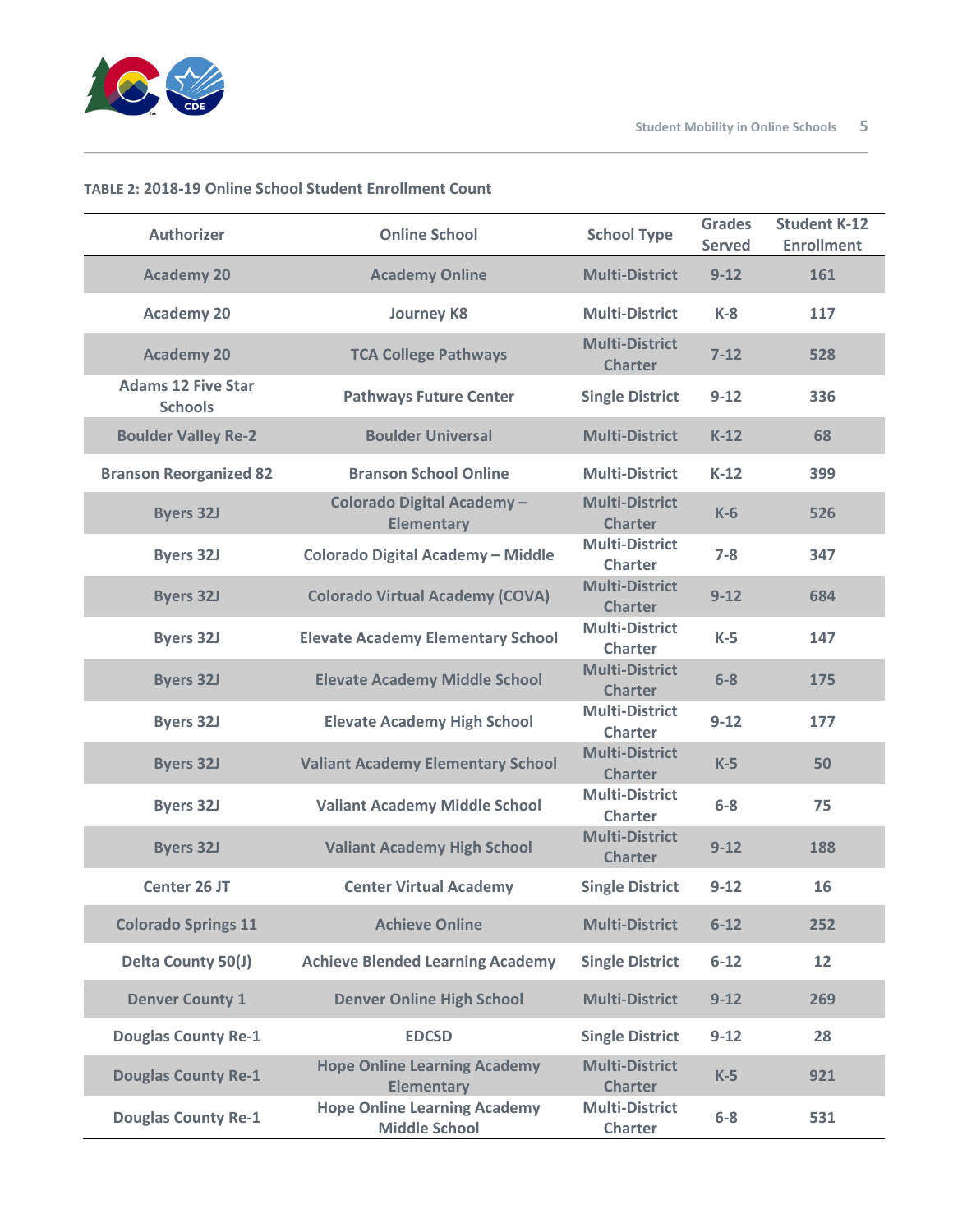

| <b>Authorizer</b>                             | <b>Online School</b>                                       | <b>School Type</b>                      | <b>Grades</b><br><b>Served</b> | <b>Student K-12</b><br><b>Enrollment</b> |
|-----------------------------------------------|------------------------------------------------------------|-----------------------------------------|--------------------------------|------------------------------------------|
| <b>Douglas County Re-1</b>                    | <b>Hope Online Learning Academy High</b><br><b>School</b>  | <b>Multi-District</b><br><b>Charter</b> | $9 - 12$                       | 589                                      |
| <b>District 49</b>                            | <b>GOAL Academy</b>                                        | <b>Multi-District</b><br><b>Charter</b> | $9 - 12$                       | 4,153                                    |
| <b>District 49</b>                            | <b>Pikes Peak Early College</b>                            | <b>Multi-District</b>                   | $9 - 12$                       | 175                                      |
| <b>District 49</b>                            | <b>Springs Studio for Academic</b><br><b>Excellence</b>    | <b>Multi-District</b>                   | $K-12$                         | 410                                      |
| <b>Durango 9</b>                              | <b>Colorado Connections @ Durango</b>                      | <b>Multi-District</b>                   | $K-12$                         | 728                                      |
| <b>Eagle County Re 50</b>                     | <b>World Academy</b>                                       | <b>Single District</b>                  | $K-12$                         | 30                                       |
| <b>Education reEnvisioned</b><br><b>BOCES</b> | <b>Colorado Preparatory Elementary</b><br><b>School</b>    | <b>Multi-District</b>                   | $K-5$                          | 602                                      |
| <b>Education reEnvisioned</b><br><b>BOCES</b> | <b>Colorado Preparatory Middle School</b>                  | <b>Multi-District</b>                   | $6-8$                          | 687                                      |
| <b>Education reEnvisioned</b><br><b>BOCES</b> | <b>Colorado Preparatory Academy High</b><br><b>School</b>  | <b>Multi-District</b>                   | $9 - 12$                       | 518                                      |
| <b>Education reEnvisioned</b><br><b>BOCES</b> | <b>Pikes Peak Online School</b>                            | <b>Multi-District</b>                   | $9 - 12$                       | 668                                      |
| <b>Hanover 28</b>                             | <b>Hanover Online Academy</b>                              | <b>Multi-District</b>                   | $6 - 12$                       | $\overline{2}$                           |
| <b>Holyoke Re-1J</b>                          | <b>Holyoke Alternative School</b>                          | <b>Single District</b>                  | $7 - 12$                       | 16                                       |
| <b>Jefferson County R-1</b>                   | <b>Jeffco Virtual Academy</b>                              | <b>Multi-District</b>                   | $6 - 12$                       | 302                                      |
| <b>Julesburg Re-1</b>                         | <b>Destinations Career Academy of</b><br>Colorado          | <b>Multi-District</b>                   | $9 - 12$                       | 264                                      |
| <b>Las Animas Re-1</b>                        | <b>AIM Global</b>                                          | <b>Multi-District</b>                   | $6 - 12$                       | 1,708                                    |
| <b>Las Animas Re-1</b>                        | <b>Immersion Schools Science</b><br><b>Technology Arts</b> | <b>Multi-District</b>                   | $6 - 12$                       | 115                                      |
| <b>Mapleton 1</b>                             | <b>Colorado Connections @ Mapleton</b>                     | <b>Multi-District</b>                   | $K-12$                         | 2,270                                    |
| <b>Mesa County Valley 51</b>                  | <b>Grand River Academy</b>                                 | <b>Single District</b>                  | $K-12$                         | 310                                      |
| <b>Monte Vista C-8</b>                        | <b>Monte Vista On-line Academy</b>                         | <b>Multi-District</b>                   | $4 - 12$                       | 118                                      |
| <b>Montrose County Re-1J</b>                  | <b>Peak Virtual Academy</b>                                | <b>Single District</b>                  | $K-12$                         | 187                                      |
| Peyton 23 JT                                  | <b>Peyton Online Academy</b>                               | <b>Multi-District</b>                   | $7 - 12$                       | 31                                       |
| <b>Poudre R-1</b>                             | <b>PSD Global Academy</b>                                  | <b>Multi-District</b>                   | $K-12$                         | 224                                      |
| <b>Pueblo City 60</b>                         | <b>Paragon Learning Center</b>                             | <b>Single District</b>                  | $9 - 12$                       | 89                                       |
| <b>Pueblo County 70</b>                       | 70 Online                                                  | <b>Multi-District</b>                   | $K-12$                         | 193                                      |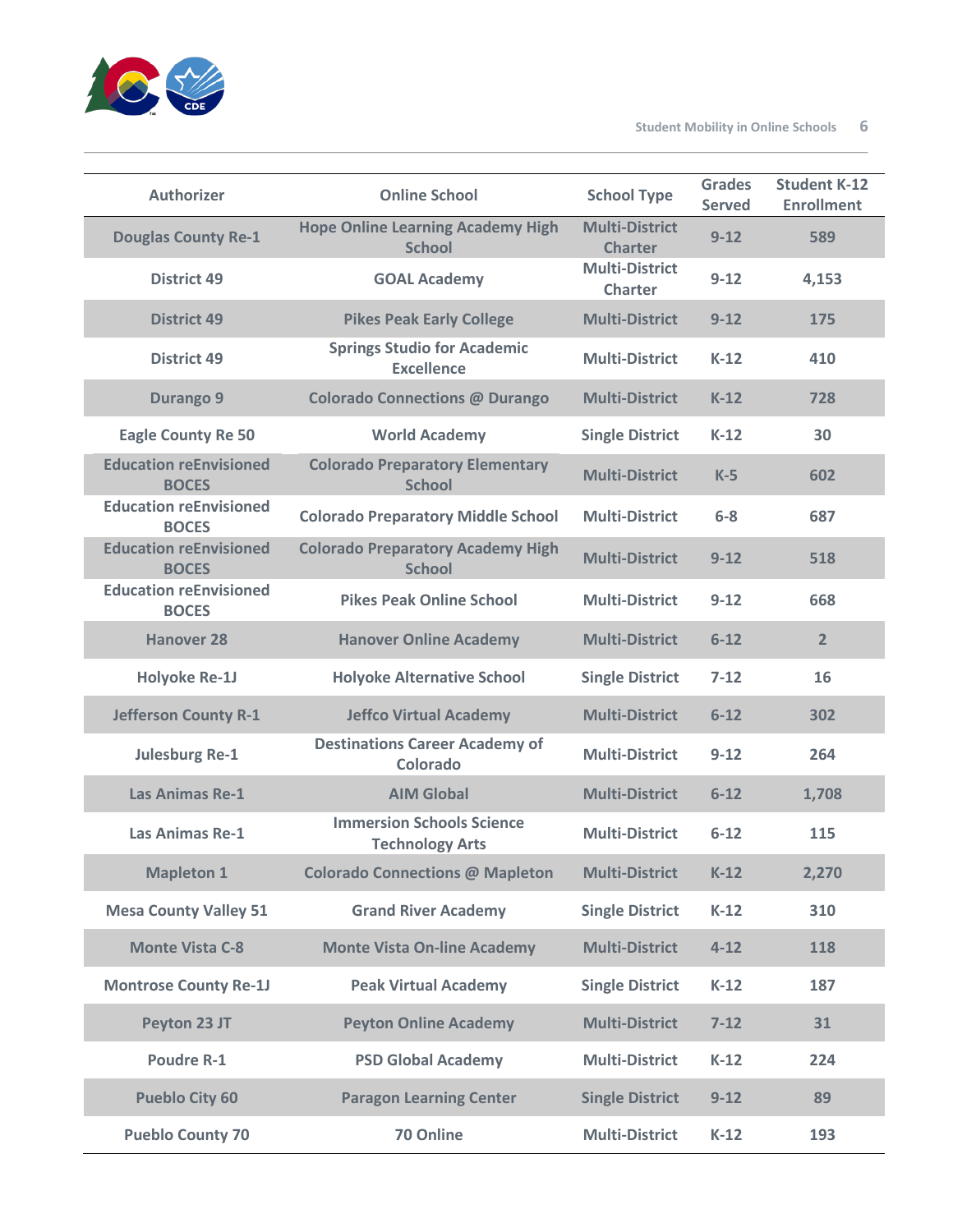

| Authorizer                    | <b>Online School</b>                   | <b>School Type</b>     | <b>Grades</b><br><b>Served</b> | <b>Student K-12</b><br><b>Enrollment</b> |
|-------------------------------|----------------------------------------|------------------------|--------------------------------|------------------------------------------|
| <b>San Juan BOCES</b>         | Southwest Colorado E-School            | <b>Multi-District</b>  | $6 - 12$                       | 50                                       |
| <b>School District 27J</b>    | <b>BOLT Academy</b>                    | <b>Single District</b> | $9 - 12$                       | 61                                       |
| <b>St. Vrain Valley Re 1J</b> | <b>St. Vrain Global Online Academy</b> | <b>Single District</b> | $9 - 12$                       | 108                                      |
|                               | <b>ONLINE STUDENT ENROLLMENT</b>       |                        | <b>TOTAL</b>                   | 20.615                                   |

## **Data Utilized for Analysis**

This report includes the date on which a student withdrew from enrollment, the grade level the student was in at the time of enrollment in the online school, and the grade level the student was in at the time of withdrawal from the school. This report also provides information, to the extent known, about whether the student enrolled in another school within the same school year or graduated/completed high school.

The Student October Pupil Count (October Count) snapshot data collection captures student enrollment data and is used as a method for distributing school finances across the state. A snapshot data collection represents points in time for data submissions. The October Count data collection is based on a one-day membership count in which school districts and other Local Education Agencies (LEAs), such a BOCES or the Colorado Charter School Institute (CSI), are asked to report all students who are actively enrolled and attending classes on the count date (October  $1^{st}$ ). Data from the October Count snapshot data collection is included in this report.

The other snapshot data collection utilized for this report is the Student End of Year data collection. The Student End of Year snapshot collects student enrollment throughout the school year. One of the data elements that is collected in the Student End of Year snapshot is information about the way a student enrolls and withdraws from a school. The data collected from the Student End of Year data collection is certified a year after the initial collection. Because the collection is certified a year after the initial collection, the data analyzed in this report is from the 2018-19 school year. Future reports will also be finalized a year after the initial data collection.

## Student Exit Codes

When a student leaves a school, the state collects information from schools and LEAs through an ongoing process known as the "Student Interchange." The data from Student Interchange is formally archived for the year through the Student End of Year snapshot data collection mentioned in the above section of this report. When a student leaves a school, the school is responsible for reporting both an exit date and an indicator of the reason the student withdrew from the school (i.e., an "exit type"). Table 3 below shows the exit types that were collected for students who withdrew during the 2018-19 school year.

In addition to collecting information about whether and why a student withdraws from school, the Student End of Year Data Collection also collects information about whether students continue to be enrolled in a school or has complete school. For purposes of this report, the codes that are assigned to students when they continue in the school or complete are grouped together as "Continued or Completed" as shown in Table 3 below. It is important to note that the number of student records analyzed for this report may differ from student enrollment totals for the 2018-19 school year. This is due to school districts being able to provide additional information regarding student enrolment during an October count window. For this report, October 1 is used as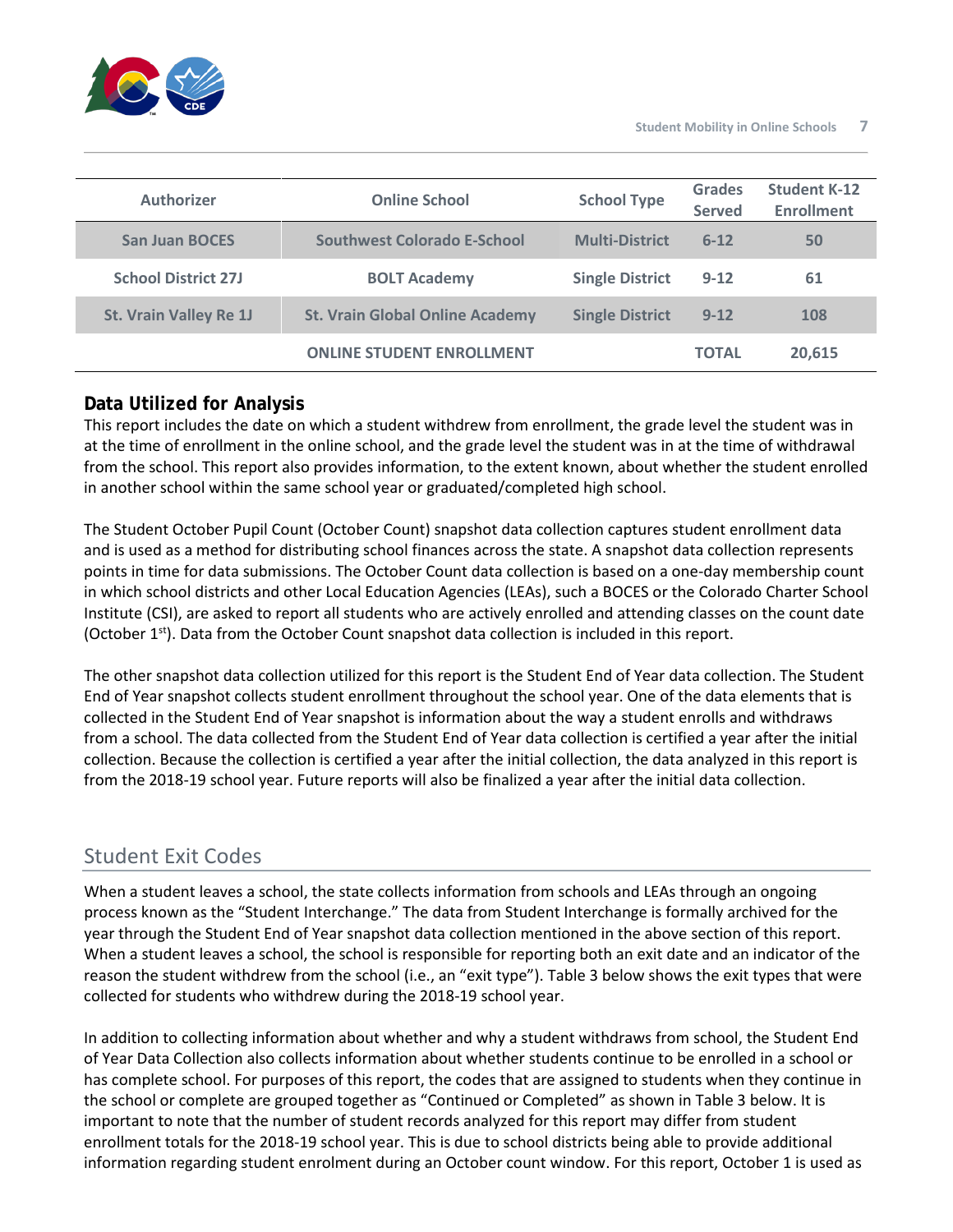the October count day and therefore may not include students who might have transferred within the allowed window. The way in which the student was coded at the end of the year or when last transfer occurred is included in the analysis in efforts not to duplicate student records.

Some examples of "Continued Enrollment" codes are:

- Students returning after an extended absence;
- Students participating in a postsecondary program such as Pathways in Technology Early College High Schools (P-TECH) or Accelerating Students through Concurrent Enrollment (ASCENT); or
- Students experiencing a grade re-assignment during the school year.

For students who have completed the school year with an online school and did not exit during the school year, the student is coded 00 to signify a completed year. Students who have completed graduation requirements and are issued a diploma, have completed a High School Equivalency Diploma (HSED), or have completed high school without receiving a diploma are coded with the appropriate code as well. These codes are included in the "Continued or Completed" group.

| <b>Exit Code</b> | <b>Code Description</b>                                           | <b>Grouping</b>               | <b>Number of Online</b><br><b>Student Records</b> |
|------------------|-------------------------------------------------------------------|-------------------------------|---------------------------------------------------|
| 00               | <b>Completed/ Did Not Exit School Year</b>                        | <b>Continued or Completed</b> | 14,149                                            |
| 02               | <b>Death</b>                                                      | Withdrew                      | n <sub>16</sub>                                   |
| 05               | <b>Other School: Out of Country</b>                               | <b>Withdrew</b>               | 23                                                |
| 06               | <b>Exited to Unknown Educational Setting</b><br>$(K-6)$           | Withdrew                      | 101                                               |
| 10               | <b>Grade Reassignment in Same School</b>                          | <b>Continued or Completed</b> | 97                                                |
| 11               | <b>Other School: In District</b>                                  | Withdrew                      | 184                                               |
| 13               | <b>Other School: Other LEA</b>                                    | <b>Withdrew</b>               | 1,115                                             |
| 14               | <b>Other School: Other State</b>                                  | Withdrew                      | 351                                               |
| 15               | <b>Other School: Non-Public</b>                                   | <b>Withdrew</b>               | 81                                                |
| 16               | <b>Transfer to Home-Based Education (Home</b><br>school)          | Withdrew                      | 813                                               |
| 18               | <b>Transfer to Career and Technical Education</b><br>(Vocational) | <b>Withdrew</b>               | n <sub>16</sub>                                   |
| 19               | <b>Transfer to Facility School</b>                                | <b>Withdrew</b>               | n <sub>16</sub>                                   |
| 21               | <b>Transfer to State Facility</b>                                 | <b>Withdrew</b>               | 21                                                |
| 22               | <b>Exited after Mistaken Graduation</b>                           | Withdrew                      | $n<$ 16                                           |

#### **TABLE 3: Number of Records Based on Exit Codes for 2018-19 School Year**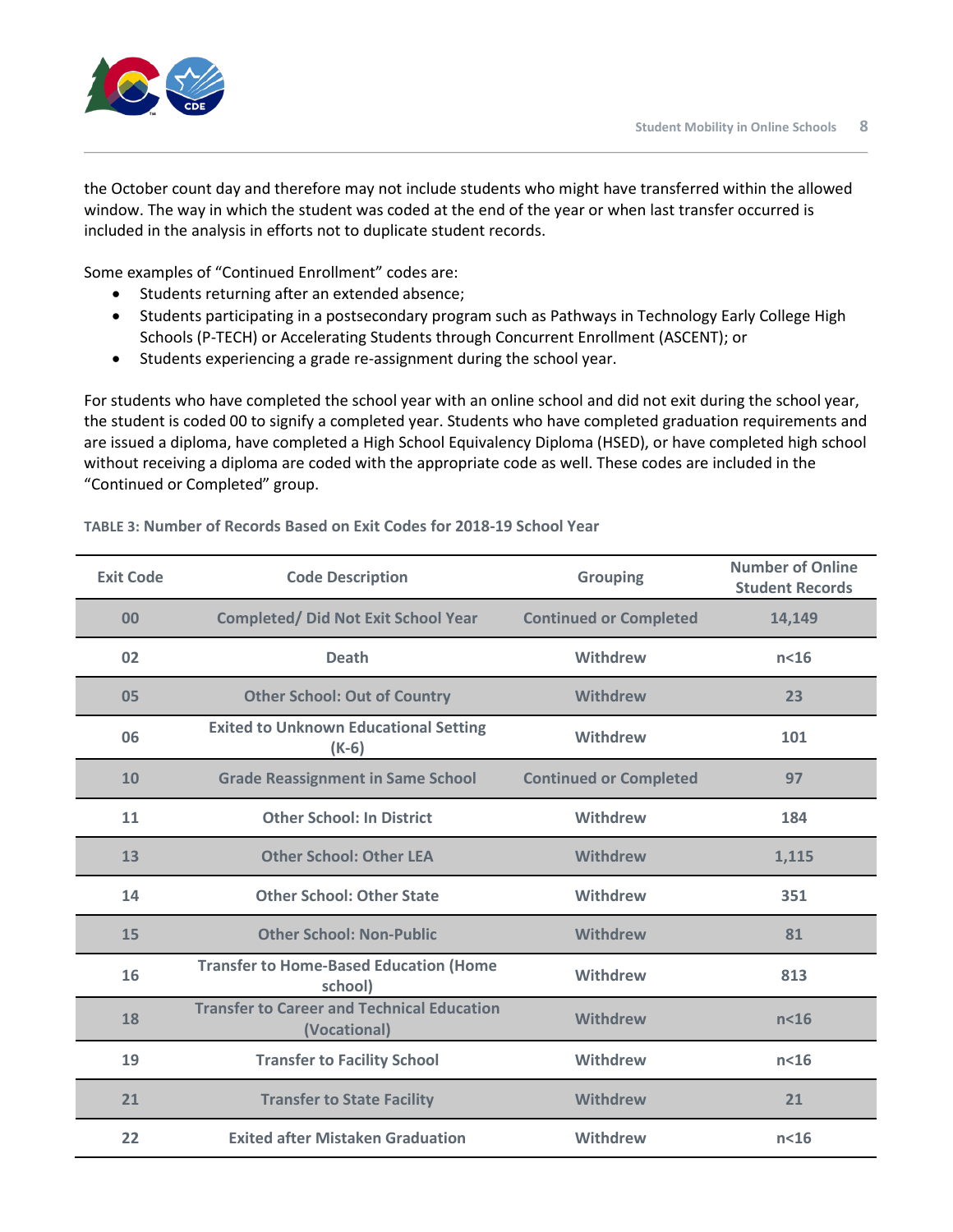

| <b>Exit Code</b> | <b>Code Description</b>                                                     | <b>Grouping</b>               | <b>Number of Records</b> |
|------------------|-----------------------------------------------------------------------------|-------------------------------|--------------------------|
| 23               | <b>Graduated K-12 but did not Complete P-</b><br><b>Tech/ASCENT Program</b> | <b>Continued or Completed</b> | $n<$ 16                  |
| 24               | <b>Completed P-Tech/ASCENT program</b>                                      | <b>Continued or Completed</b> | 34                       |
| 25               | <b>Extended Absences - 10+ Consecutive Days</b>                             | Withdrew                      | 25                       |
| 26               | <b>Transfer to Out-of-District Detention Center</b>                         | Withdrew                      | n <sub>16</sub>          |
| 30               | Illness/Injury                                                              | <b>Withdrew</b>               | n <sub>16</sub>          |
| 40               | Dropped Out (6-12)                                                          | Withdrew                      | 1,074                    |
| 45               | 6 Week or Longer Absence but Returned                                       | <b>Continued or Completed</b> | 40                       |
| 50               | <b>Expelled</b>                                                             | Withdrew                      | n <sub>16</sub>          |
| 56               | <b>Expelled with Educational Services Provided</b>                          | Withdrew                      | n <sub>16</sub>          |
| 70               | <b>Transfer to HSED Program (Out-of-District)</b>                           | Withdrew                      | 91                       |
| 90               | <b>Graduated with Diploma</b>                                               | <b>Continued or Completed</b> | 2,260                    |
| 92               | <b>Completed with no Diploma</b>                                            | <b>Continued or Completed</b> | n <sub>16</sub>          |
| 93               | <b>Completed HSED Program (In-District)</b>                                 | <b>Continued or Completed</b> | 18                       |
| 94               | <b>Completed HSED Program (Out-of-District)</b>                             | <b>Continued or Completed</b> | 67                       |

**Year to Year Comparison of Student Withdrawals, Continuations, and Completions** In the 2018-19 school year, students coded as withdrawing from online schools after the October Count totaled 3,928 or 19.1 percent of the total number of online students who were enrolled in online schools at the beginning of the year. This is down from 21.1 percent of students coded as withdrawing from online schools after the October Count in the prior year.<sup>[1](#page-8-0)</sup> Additionally, students who were coded as continuing or completing

**TABLE 4: Statewide Online Student Completion and Withdrawal Based on Grouping by School Year**

increased from 78.9 percent in 2017-18 to 80.9 percent in 2018-19.

| <b>School Year</b> | <b>Continued or</b><br><b>Completed</b> | Percentage | <b>Withdrew</b> | Percentage | <b>Grand Total</b> |
|--------------------|-----------------------------------------|------------|-----------------|------------|--------------------|
| 2017-18            | 15.248                                  | 78.9%      | 4.086           | 21.1%      | 19,334             |
| 2018-19            | 16,669                                  | 80.9%      | 3,928           | 19.1%      | $20,597^2$         |

<span id="page-8-1"></span><span id="page-8-0"></span><sup>1</sup> For the 2019 report, please see Appendix A in the 2019 Online Summary Report on the CDE website.<br><sup>2</sup> The number of student records analyzed using exit codes may differ from student enrollment totals for the 2018-19 sc year.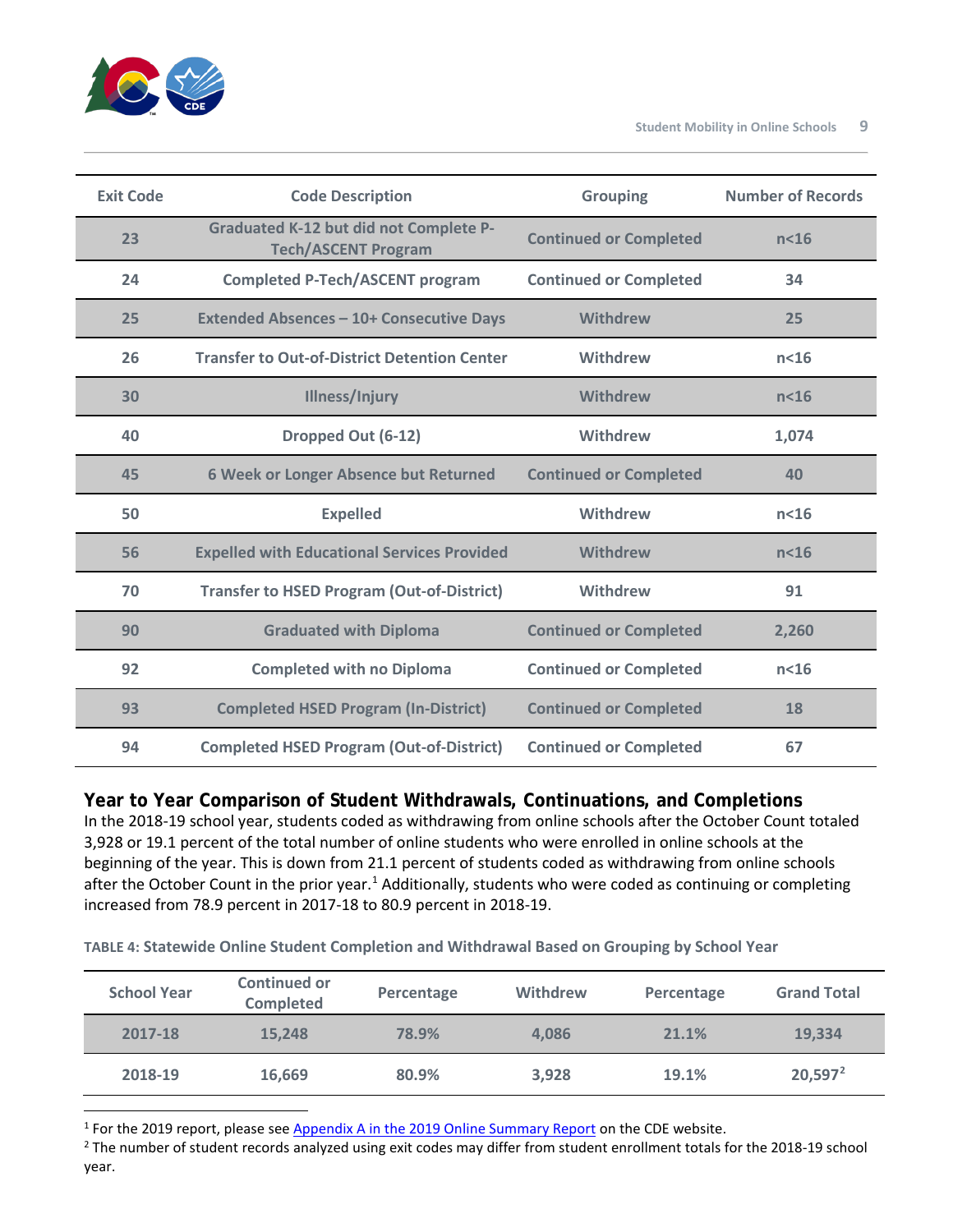

## **Statewide Student Withdrawals**

Of the 3,928 students coded as withdrawing from an online school statewide, the top reason for withdrawal was transferring to a school in another district. A total of 1,115 students, or 28.4 percent, of the exiting students were coded as transferring to a school in a different school district. Online school enrollment totals show that most online school students attend a multi-district online school. Because a multi-district online school can enroll students from outside of the geographic district that authorizes the school, this could account for the high incidence of students transferring to a school in "another school district." This could also the case if the student leaves the online school but still maintains the same personal residence.

The next highest reason that students exited online schools in 2018-19 was that the students dropped out of school. A total of 1,074 students, or 27.3 percent, of the withdrawals for the 2018-19 school year were coded with a dropout code. The number of students coded as exiting because of dropping out includes students who are enrolled in school at any time during the school year but left the school for any reason other than one of the exclusionary conditions listed below. Students who were enrolled in the previous school year did not meet one of the below exclusionary conditions and did not return to school prior to the end of the school year are also coded with a dropout code.

Exclusionary conditions:

- Transfers (with official documentation) to another public-school district, private school, home based education program or other state- or district-approved educational program;
- Temporary absence due to suspension or expulsion; or
- Serious illness or death and resulting in failure to complete education.

It is important to note that the number or percentage of students coded as dropouts is not the same as the state dropout rate nor should it be viewed as the dropout rate for each online school. The dropout rate is calculated by dividing the number of dropouts by a membership base which includes all students who were in membership any time during the year. For more information about how the dropout rate is calculated, please visit: [https://www.cde.state.co.us/cdereval/dropoutcurrentfaq.](https://www.cde.state.co.us/cdereval/dropoutcurrentfaq)

The third highest reason that students exited online schools in 2018-19 was to transfer to home-based education. A total of 813 students, or 20.7 percent, of the total withdrawals for the 2018-19 school year were coded as transferring to a non-public home-based education setting. Non-public home-based education is also referred to as home schooling. For a student to transfer to non-public home-based education, the student's parent or guardian must submit a notification of intent to home school to a school district in Colorado and is responsible for overseeing the education of the student.

Combined, students who transferred to a school in another district, dropped out of school, or transferred to a home-based education account for 3,002 students or 76.4 percent of the 3,928 total withdrawals from online schools. Table 5 below contains information about the other reasons for withdrawal in the 2018-19 school year.

| <b>Exit Code</b> | <b>Code Description</b>        |       | <b>Student Count</b> Withdrawal (%) |
|------------------|--------------------------------|-------|-------------------------------------|
|                  | <b>Other School: Other LEA</b> | 1.115 | 28.4%                               |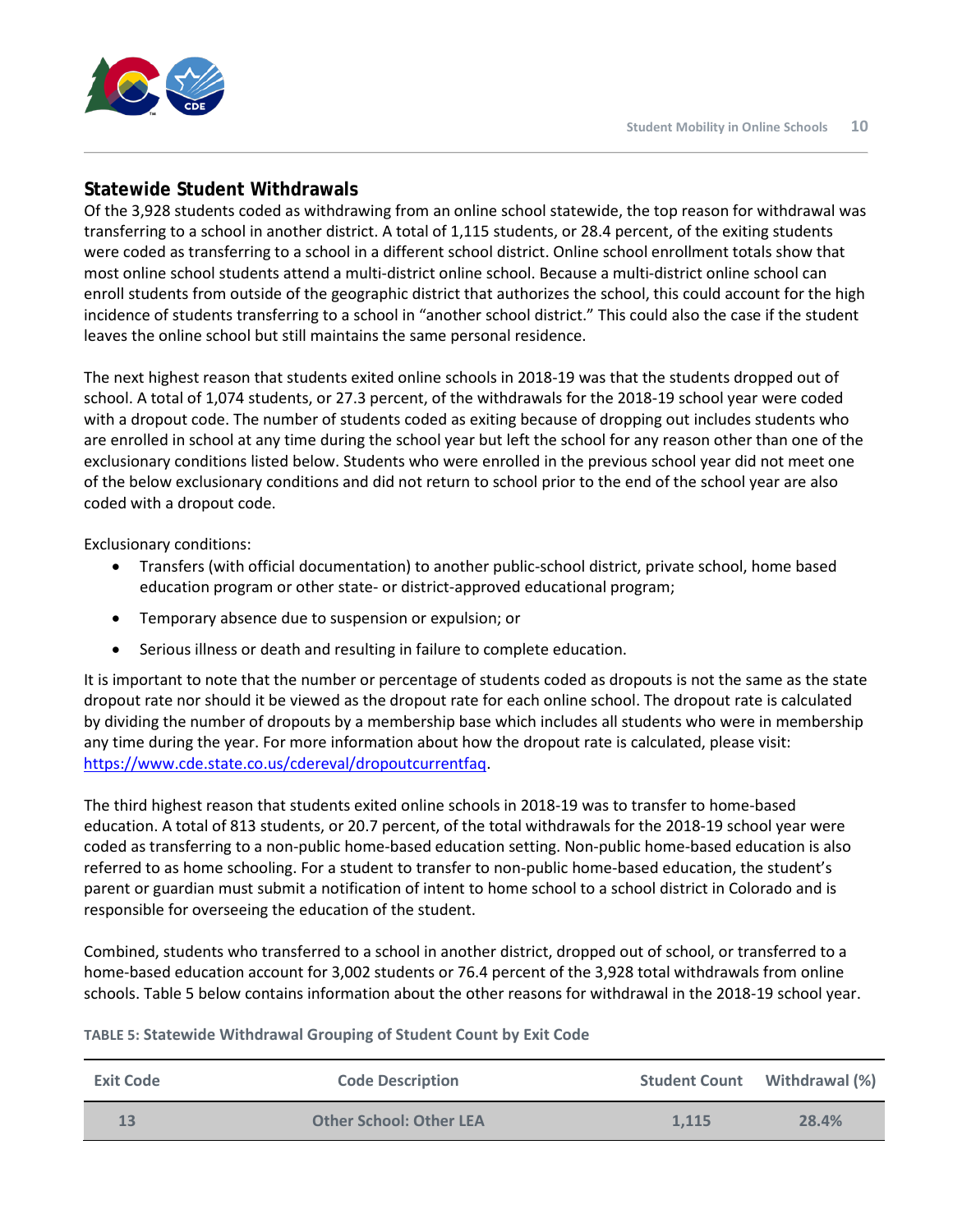

| <b>Exit Code</b> | <b>Code Description</b>                               | <b>Student Count</b> | Withdrawal (%) |
|------------------|-------------------------------------------------------|----------------------|----------------|
| 40               | Dropped Out (6-12)                                    | 1,074                | 27.3%          |
| <b>16</b>        | <b>Transfer to Home-Based Education (Home school)</b> | 813                  | 20.7%          |
| 14               | <b>Other School: Other State</b>                      | 351                  | 8.9%           |
| 11               | <b>Other School: In District</b>                      | 184                  | 4.7%           |
| 06               | <b>Exited to Unknown Education Setting (K-6)</b>      | 101                  | 2.6%           |
| 70               | <b>Transfer to HSED Program (Out-of-District)</b>     | 91                   | 2.3%           |
| 15               | <b>Other School: Non-Public</b>                       | 81                   | 2.1%           |
| 25               | <b>Extended Absences - 10+ Consecutive Days</b>       | 25                   | 0.6%           |
| 05               | <b>Other School: Out of Country</b>                   | 23                   | 0.6%           |
| 21               | <b>Transfer to State Facility</b>                     | 21                   | 0.5%           |
|                  | Other (Exit Codes: 02,18,19,22,26,30,50,56)           | 49                   | 1.2%           |

## **Statewide Student Continuations and Completions**

In the 2018-19 school year, 14,149 students, or 84.9 percent of the online students were coded as continuing or completing the school year and not exiting the online school. This was the highest reason students were coded as continuing or completing. The second highest reason for continuing/completing was graduating with a diploma. According to the data, there were 2,260 students coded as graduating from online schools in the 2018- 19 school year, which represents 13.6 percent of the students coded as continuing or completing. Grade reassignments were the third highest reason for continuing/completing and accounted for 0.6 percent of the students coded with a continuing or completing code in the 2018-19 school year. The breakdown of students coded with continuation or completion codes are listed below in Table 6.

| <b>Exit Code</b> | <b>Code Description</b>                         | <b>Student Count</b> | <b>Continued/Completed (%)</b> |
|------------------|-------------------------------------------------|----------------------|--------------------------------|
| 00               | <b>Completed School Year/Did Not Exit</b>       | 14.149               | 84.9%                          |
| 90               | <b>Graduated with Diploma</b>                   | 2,260                | 13.6%                          |
| 10               | <b>Grade Reassignment in Same School</b>        | 97                   | 0.6%                           |
| 94               | <b>Completed HSED Program (Out-of-District)</b> | 67                   | 0.4%                           |

**TABLE 6: Statewide Continued or Completed Grouping of Student Count by Exit Code**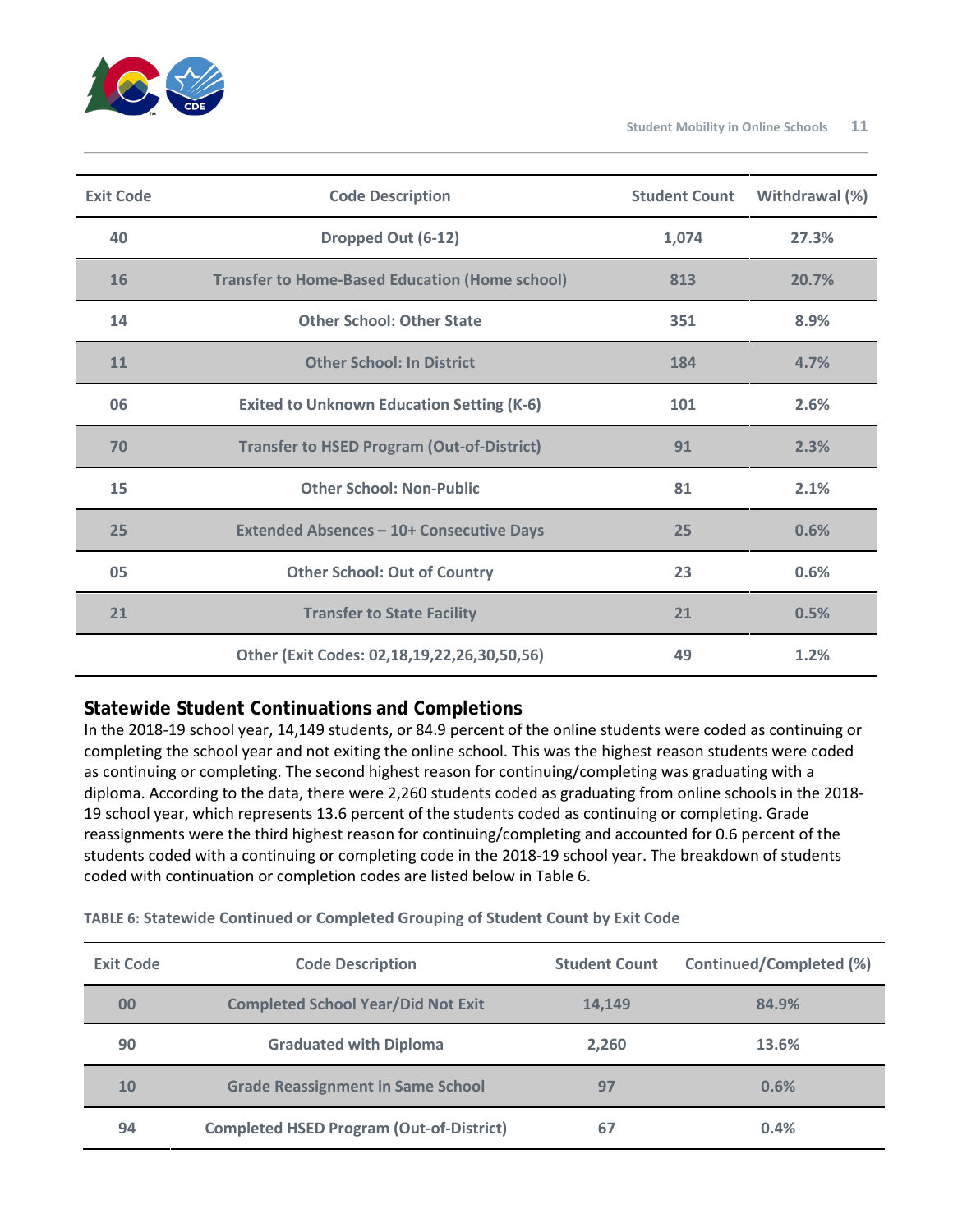

| <b>Exit Code</b> | <b>Code Description</b>                     | <b>Student Count</b> | <b>Continued/Completed (%)</b> |
|------------------|---------------------------------------------|----------------------|--------------------------------|
| 45               | 6 Week or Longer Absence but Returned       | 40                   | 0.2%                           |
| 24               | <b>Completed P-Tech/ASCENT program</b>      | 34                   | 0.2%                           |
| 93               | <b>Completed HSED Program (In-District)</b> | 18                   | 0.1%                           |
|                  | Other (Exit Codes: 23,92)                   | n <sub>16</sub>      | n <sub>16</sub>                |

## Student Withdrawals by Time

When a student leaves an online school in Colorado, the state collects data that identifies the end date of enrollment at the school. The purpose of the grouping below is to provide insight as to when students tend to withdraw from online schools.

#### **TABLE 7: 2018-19 Statewide Online Student Grouping by Exit Date Range**

| <b>Grouping</b>               | <b>Exit Date Range</b><br>(From October 1st) | <b>Number of Student</b><br><b>Records Coded</b> | <b>Percentage of Total</b><br><b>Online Student Records</b> |  |
|-------------------------------|----------------------------------------------|--------------------------------------------------|-------------------------------------------------------------|--|
| <b>Continued or Completed</b> |                                              | 16669                                            | 80.9%                                                       |  |
|                               | 0-30 Days                                    | 620                                              | 3.0%                                                        |  |
|                               | <b>30-60 Days</b>                            | 661                                              | 3.2%                                                        |  |
|                               | 60-90 Days                                   | 548                                              | 2.7%                                                        |  |
| <b>Withdrew</b>               | <b>90-120 Days</b>                           | 864                                              | 4.2%                                                        |  |
|                               | 120-150 Days                                 | 488                                              | 2.4%                                                        |  |
|                               | 150-200 Days                                 | 478                                              | 2.3%                                                        |  |
|                               | $200 +$ Days                                 | 269                                              | 1.3%                                                        |  |
|                               | <b>Total Withdrawals</b>                     | 3928                                             | 19.1%                                                       |  |

## **Withdrawals by Time of Year**

Table 7 shows that more students tend to withdraw approximately three to four months after October Count. The next highest incidence of withdrawal occurs 30 to 60 days after October Count. Comparing semesters, students are coded as withdrawing at roughly the same percentages in the fall and spring semesters; 8.8 percent in what could be considered first semester (0-90 days after October Count) and 8.6 percent in the second semester (90-200 days after Student October Count). Figure 1 below displays the percentages of student withdrawals in relation to the number of days after the Student October Count.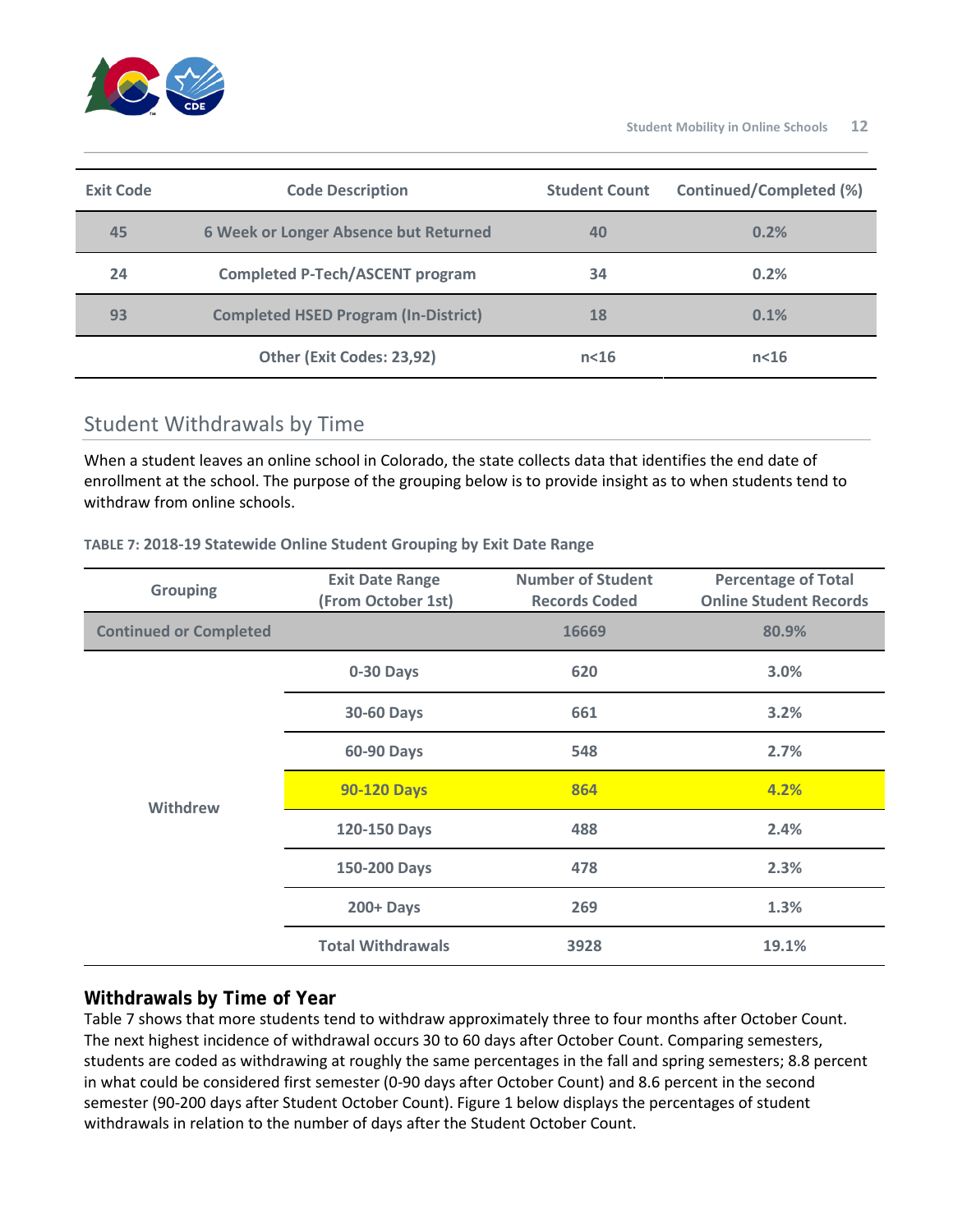



**Figure 1: Online Student Withdrawal Count Based on Calendar Days After October 1 Count**

Within the 90-120 date range, students are coded as transferring to a school in a different school district most frequently as shown highlighted on Table 8 below.

| <b>Exit</b><br>Code | <b>Description</b>                                               | $0 - 30$<br><b>Days</b> | 30-60<br><b>Days</b> | 60-90<br><b>Days</b> | 90-120<br><b>Days</b> | 120-150<br><b>Days</b> | 150-200<br><b>Days</b> | $200+$<br><b>Days</b> | <b>Total by</b><br>Code |
|---------------------|------------------------------------------------------------------|-------------------------|----------------------|----------------------|-----------------------|------------------------|------------------------|-----------------------|-------------------------|
| 13                  | <b>Other School: Other LEA</b>                                   | 202                     | 209                  | 168                  | 306                   | 134                    | 80                     | 16                    | 1115                    |
| 40                  | Dropped Out (6-12)                                               | 141                     | 122                  | 136                  | 168                   | 168                    | 221                    | 118                   | 1074                    |
| 16                  | <b>Transfer to Home-Based</b><br><b>Education (Homeschool)</b>   | 100                     | 209                  | 112                  | 166                   | 80                     | 71                     | 75                    | 813                     |
| 14                  | <b>Other School: Other</b><br><b>State</b>                       | 80                      | 49                   | 48                   | 75                    | 37                     | 43                     | 19                    | 351                     |
| 11                  | <b>Other School: In District</b>                                 | 23                      | 21                   | 31                   | 74                    | 20                     | n <sub>16</sub>        | n <sub>16</sub>       | 184                     |
| 06                  | <b>Exited to Unknown Ed.</b><br>Setting (K-6)                    | 25                      | n <sub>16</sub>      | n <sub>16</sub>      | 17                    | n <sub>16</sub>        | n <sub>16</sub>        | n <sub>16</sub>       | 101                     |
| 70                  | <b>Transfer to HSED</b><br>Program (Out-of-<br>District)         | n <sub>16</sub>         | n <sub>16</sub>      | n <sub>16</sub>      | n <sub>16</sub>       | 20                     | 19                     | n <sub>16</sub>       | 91                      |
| 15                  | <b>Other School: Non-</b><br><b>Public</b>                       | 22                      | n <sub>16</sub>      | n <sub>16</sub>      | 23                    | n <sub>16</sub>        | n <sub>16</sub>        | n <sub>16</sub>       | 81                      |
| 25                  | <b>Extended Absences -</b><br><b>10+ Consecutive Days</b>        | n <sub>16</sub>         | n <sub>16</sub>      | n <sub>16</sub>      | n <sub>16</sub>       | $n<$ 16                | n <sub>16</sub>        | $\bf{0}$              | 25                      |
| 05                  | <b>Other School: Out of</b><br><b>Country</b>                    | n <sub>16</sub>         | n <sub>16</sub>      | n <sub>16</sub>      | n <sub>16</sub>       | $\bf{0}$               | n <sub>16</sub>        | n <sub>16</sub>       | 23                      |
|                     | <b>Other (Exit Codes: 02,</b><br>18, 19, 21, 22, 26, 30, 50, 56) | n <sub>16</sub>         | n <sub>16</sub>      | n <sub>16</sub>      | n <sub>16</sub>       | $n<$ 16                | n <sub>16</sub>        | n <sub>16</sub>       | 70                      |

| TABLE 8: Top 10 Withdrawal Exit Codes Records by Time in the 2018-19 School Year |  |  |  |
|----------------------------------------------------------------------------------|--|--|--|
|----------------------------------------------------------------------------------|--|--|--|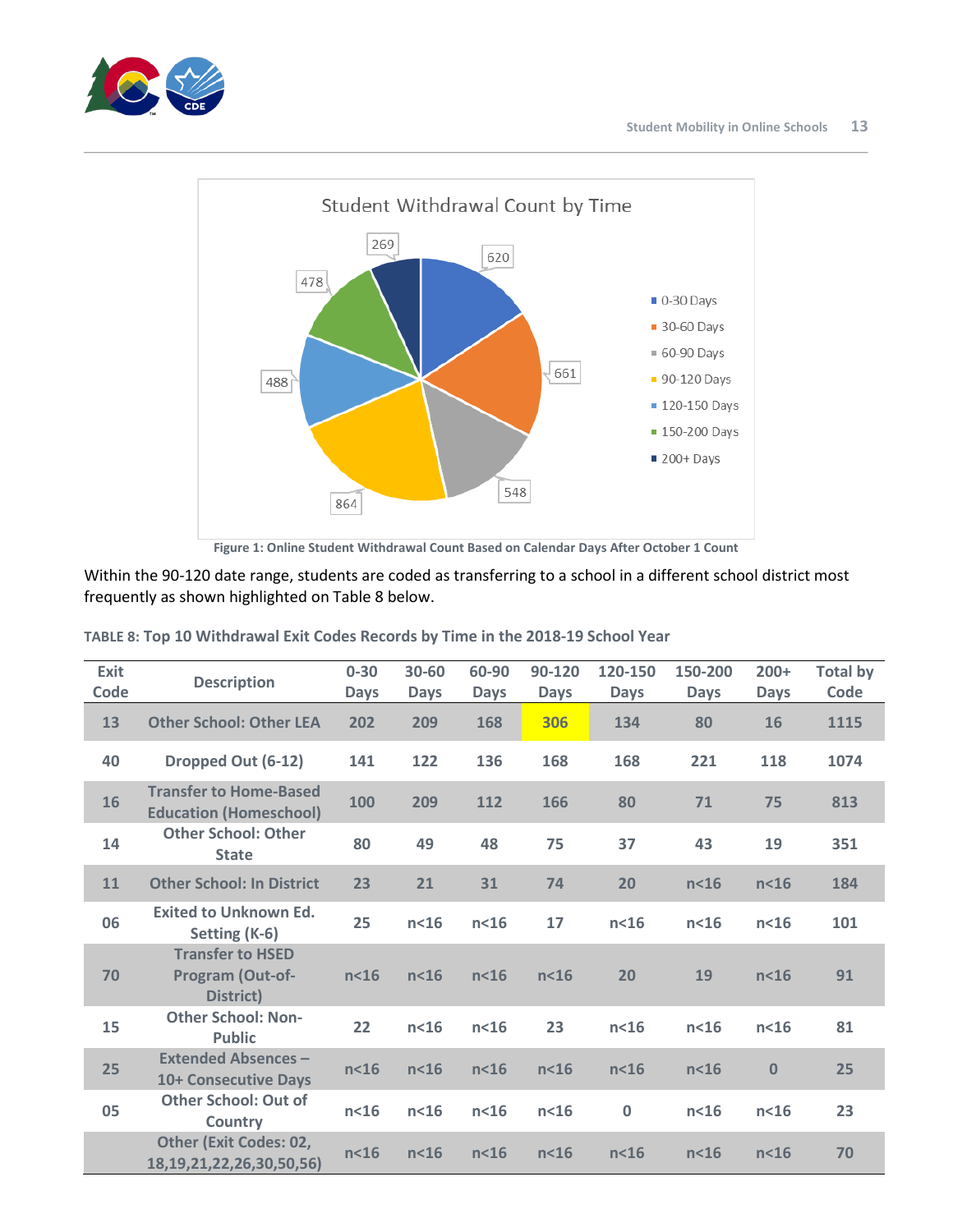

| <b>GRAND TOTAL</b> | 620 | 661 | 548 | 864 | ŀΟŌ | 478 | 269 | oשכנ |
|--------------------|-----|-----|-----|-----|-----|-----|-----|------|

## Student Withdrawals by School

In the 2018-19 school year, the schools with the lowest reported withdrawal percentages were Pikes Peak Early College, Academy Online (now known as Village High School), Peak Virtual Academy, and TCA College Pathways. Each online school had a withdrawal percentage of less than 5 percent in the 2018-19 school year. Student withdrawal percentages for other online schools in Table 9 range from 5.9 percent to 50 percent.

Table 9 shows the student count of each online school based on the groupings of "continued or completed" and "withdrew" in the 2018-19 school year.

| <b>Online School</b>                                      | <b>Authorizer</b>                             | Continued/<br><b>Completed</b> | Withdrew        | Withdrew<br>(%) |
|-----------------------------------------------------------|-----------------------------------------------|--------------------------------|-----------------|-----------------|
| 70 Online                                                 | <b>Pueblo County 70</b>                       | 160                            | 33              | 17.1%           |
| <b>Academy Online</b>                                     | <b>Academy 20</b>                             | 156                            | $n<$ 16         | 3.1%            |
| <b>Achieve Blended Learning</b><br><b>Academy</b>         | <b>Delta County 50(J)</b>                     | n <sub>16</sub>                | n <sub>16</sub> | n/a             |
| <b>Achieve Online</b>                                     | <b>Colorado Springs 11</b>                    | 207                            | 45              | 17.9%           |
| <b>AIM Global</b>                                         | <b>Las Animas Re-1</b>                        | 1,589                          | 118             | 6.9%            |
| <b>BOLT Academy</b>                                       | <b>School District 27J</b>                    | 52                             | $n<$ 16         | 14.8%           |
| <b>Boulder Universal</b>                                  | <b>Boulder Valley Re-2</b>                    | 55                             | n <sub>16</sub> | 19.1%           |
| <b>Branson School Online</b>                              | <b>Branson Reorganized 82</b>                 | 304                            | 95              | 23.8%           |
| <b>Center Virtual Academy</b>                             | <b>Center 26 JT</b>                           | n <sub>16</sub>                | n <sub>16</sub> | n/a             |
| <b>Colorado Connections @ Durango</b>                     | Durango 9                                     | 494                            | 233             | 32.0%           |
| Colorado Connections @<br><b>Mapleton</b>                 | <b>Mapleton 1</b>                             | 1,802                          | 468             | 20.6%           |
| Colorado Digital Academy-<br><b>Elementary</b>            | <b>Byers 32J</b>                              | 398                            | 125             | 23.9%           |
| <b>Colorado Digital Academy-</b><br><b>Middle</b>         | <b>Byers 32J</b>                              | 237                            | 110             | 31.7%           |
| <b>Colorado Preparatory Academy</b><br><b>High School</b> | <b>Education reEnvisioned</b><br><b>BOCES</b> | 435                            | 83              | 16.0%           |
| <b>Colorado Preparatory Elementary</b><br><b>School</b>   | <b>Education reEnvisioned</b><br><b>BOCES</b> | 482                            | 120             | 19.9%           |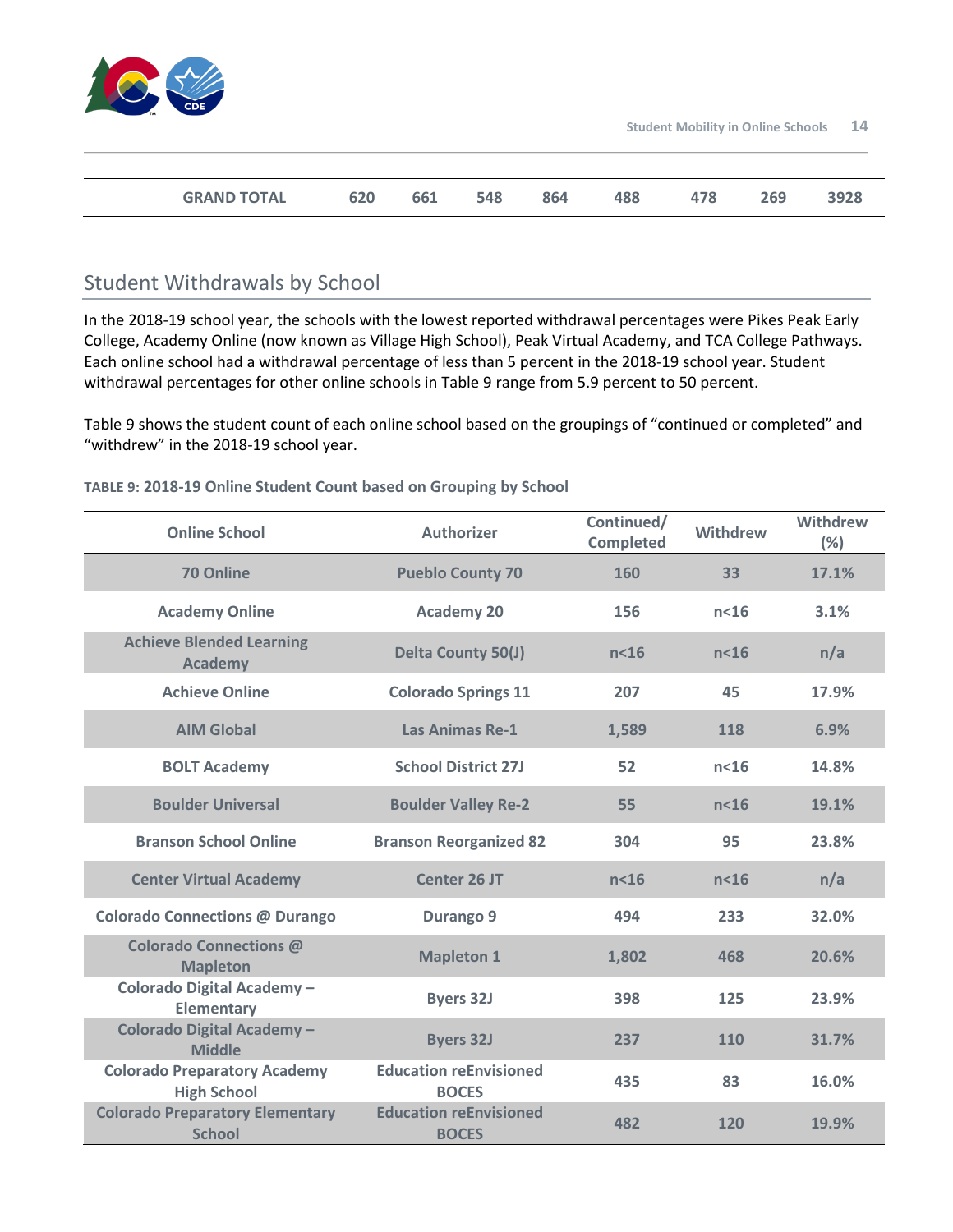

| <b>Online School</b>                                        | <b>Authorizer</b>                             | Continued/<br><b>Completed</b> | Withdrew        | Withdrew<br>(%) |
|-------------------------------------------------------------|-----------------------------------------------|--------------------------------|-----------------|-----------------|
| <b>Colorado Preparatory Middle</b><br><b>School</b>         | <b>Education reEnvisioned</b><br><b>BOCES</b> | 529                            | 151             | 22.2%           |
| <b>Colorado Virtual Academy (COVA)</b>                      | <b>Byers 32J</b>                              | 437                            | 246             | 36.0%           |
| <b>Denver Online High School</b>                            | <b>Denver County 1</b>                        | 230                            | 39              | 14.5%           |
| <b>Destinations Career Academy of</b><br>Colorado           | <b>Julesburg Re-1</b>                         | 225                            | 39              | 14.8%           |
| <b>EDCSD</b>                                                | <b>Douglas County Re-1</b>                    | 24                             | $n<$ 16         | 14.3%           |
| <b>Elevate Academy Elementary</b><br><b>School</b>          | <b>Byers 32J</b>                              | 126                            | 21              | 14.3%           |
| <b>Elevate Academy High School</b>                          | <b>Byers 32J</b>                              | 139                            | 38              | 21.5%           |
| <b>Elevate Academy Middle School</b>                        | <b>Byers 32J</b>                              | 148                            | 27              | 15.4%           |
| <b>GOAL Academy</b>                                         | <b>District 49</b>                            | 3,169                          | 983             | 23.7%           |
| <b>Grand River Academy</b>                                  | <b>Mesa County Valley 51</b>                  | 264                            | 45              | 14.6%           |
| <b>Hanover Online Academy</b>                               | <b>Hanover 28</b>                             | n <sub>16</sub>                | n <sub>16</sub> | n/a             |
| <b>Holyoke Alternative School</b>                           | <b>Holyoke Re-1J</b>                          | n <sub>16</sub>                | n <sub>16</sub> | n/a             |
| <b>Hope Online Learning Academy</b><br><b>Elementary</b>    | <b>Douglas County Re-1</b>                    | 832                            | 89              | 9.7%            |
| <b>Hope Online Learning Academy</b><br><b>High School</b>   | <b>Douglas County Re-1</b>                    | 518                            | 71              | 12.1%           |
| <b>Hope Online Learning Academy</b><br><b>Middle School</b> | <b>Douglas County Re-1</b>                    | 477                            | 54              | 10.2%           |
| <b>Immersion Schools Science</b><br><b>Technology Arts</b>  | <b>Las Animas Re-1</b>                        | 103                            | $n<$ 16         | 10.4%           |
| <b>Jeffco Virtual Academy</b>                               | Jefferson County R-1                          | 227                            | 74              | 24.6%           |
| <b>Journey K8</b>                                           | <b>Academy 20</b>                             | 90                             | 27              | 23.1%           |
| <b>Monte Vista On-line Academy</b>                          | <b>Monte Vista C-8</b>                        | 108                            | n <sub>16</sub> | 8.5%            |
| <b>Immersion Schools Science</b><br><b>Technology Arts</b>  | Las Animas Re-1                               | 103                            | n <sub>16</sub> | 10.4%           |
| <b>Paragon Learning Center</b>                              | <b>Pueblo City 60</b>                         | 62                             | 26              | 29.5%           |
| <b>Pathways Future Center</b>                               | <b>Adams 12 Five Star Schools</b>             | 249                            | 87              | 25.9%           |
| <b>Peak Virtual Academy</b>                                 | <b>Montrose County Re-1J</b>                  | 180                            | n <sub>16</sub> | 3.7%            |
| <b>Peyton Online Academy</b>                                | Peyton 23 JT                                  | 27                             | n <sub>16</sub> | 12.9%           |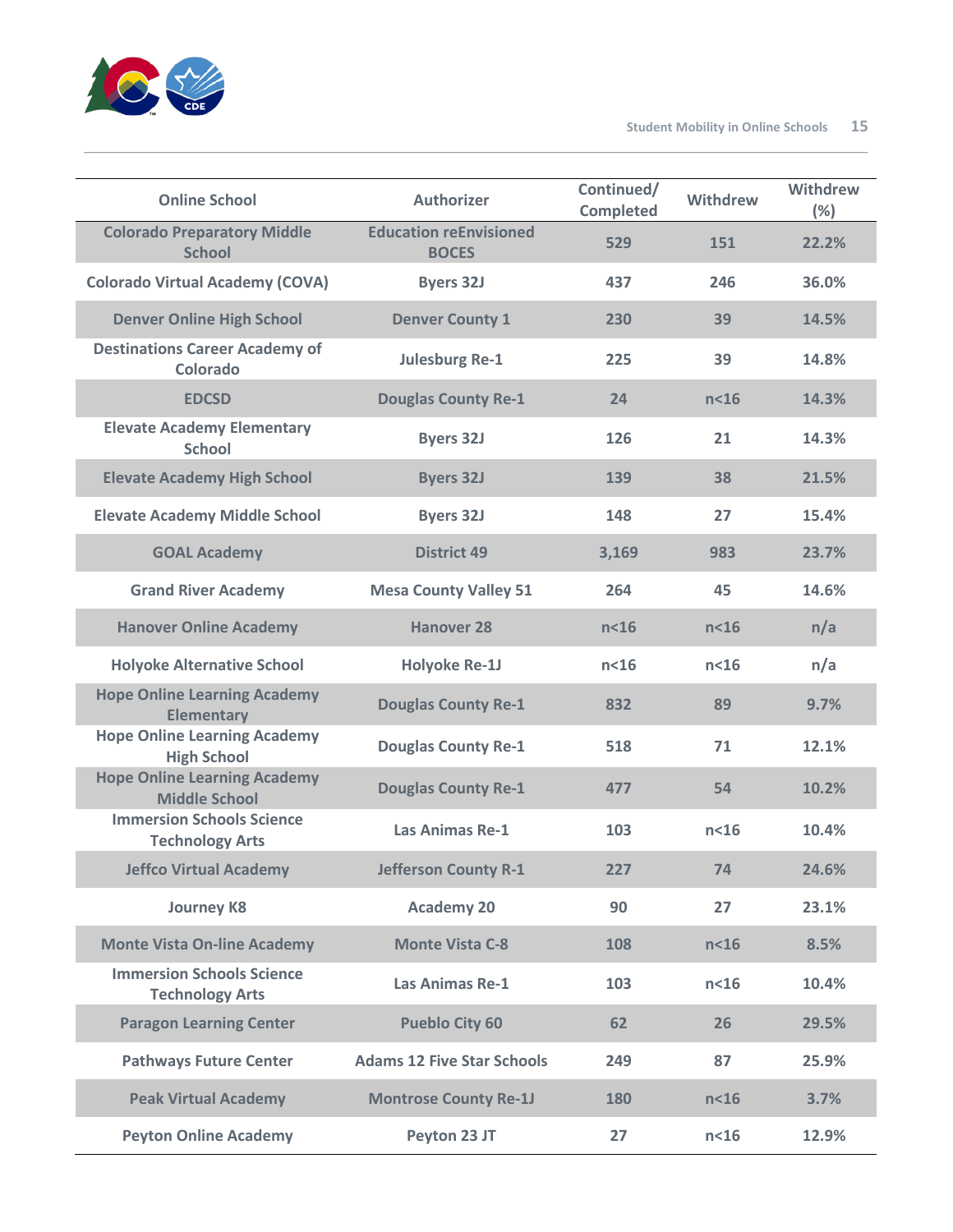

| <b>Online School</b>                                    | <b>Authorizer</b>                             | Continued/<br><b>Completed</b> | Withdrew | Withdrew<br>$(\%)$ |
|---------------------------------------------------------|-----------------------------------------------|--------------------------------|----------|--------------------|
| <b>Pikes Peak Early College</b>                         | <b>District 49</b>                            | 173                            | $n<$ 16  | 1.1%               |
| <b>Pikes Peak Online School</b>                         | <b>Education reEnvisioned</b><br><b>BOCES</b> | 487                            | 181      | 27.1%              |
| <b>PSD Global Academy</b>                               | Poudre R-1                                    | 203                            | 20       | 9.0%               |
| Southwest Colorado E-School                             | <b>San Juan BOCES</b>                         | 45                             | $n<$ 16  | 10.0%              |
| <b>Springs Studio for Academic</b><br><b>Fxcellence</b> | <b>District 49</b>                            | 386                            | 24       | 5.9%               |
| <b>St. Vrain Global Online Academy</b>                  | St. Vrain Valley Re 1J                        | 90                             | 17       | 15.9%              |
| <b>TCA College Pathways</b>                             | <b>Academy 20</b>                             | 508                            | 20       | 3.8%               |
| <b>Valiant Academy Elementary</b><br><b>School</b>      | <b>Byers 32J</b>                              | 30                             | 20       | 40.0%              |
| <b>Valiant Academy High School</b>                      | <b>Byers 32J</b>                              | 105                            | 83       | 44.1%              |
| <b>Valiant Academy Middle School</b>                    | <b>Byers 32J</b>                              | 48                             | 27       | 36.0%              |
| <b>World Academy</b>                                    | <b>Eagle County Re 50</b>                     | 26                             | $n<$ 16  | 13.3%              |
| <b>TOTAL</b>                                            |                                               | 16,669                         | 3,928    | 19.1%              |

Some online schools have experienced a decrease in the percentage of students who are withdrawing, while others are experiencing an increase. Online schools highlighted in green have experienced a decrease in withdrawals from the 2017-18 school year to the 2018-19 school year and online schools that have experienced an increase in withdrawals are highlighted in pink on Table 10 below.

#### **TABLE 10: Withdrawal Percentage over Time**

| <b>Online School</b>                              | Authorizer                 | 2017-18<br>Withdrawal | 2018-19<br>Withdrawal | <b>Percentage Point</b><br><b>Difference</b> |
|---------------------------------------------------|----------------------------|-----------------------|-----------------------|----------------------------------------------|
| 70 Online                                         | <b>Pueblo County 70</b>    | 17.0%                 | 17.1%                 | 0.1%                                         |
| <b>Academy Online</b>                             | <b>Academy 20</b>          | 5.6%                  | 3.1%                  | $-2.5%$                                      |
| <b>Achieve Blended Learning</b><br><b>Academy</b> | <b>Delta County 50(J)</b>  | 27.8%                 | 16.7%                 | $-11.1%$                                     |
| <b>Achieve Online</b>                             | <b>Colorado Springs 11</b> | 19.9%                 | 17.9%                 | $-2.0%$                                      |
| <b>AIM Global</b>                                 | Las Animas Re-1            | 6.9%                  | 6.9%                  | 0.0%                                         |
| <b>BOLT Academy</b>                               | <b>School District 27J</b> | 14.1%                 | 14.8%                 | 0.7%                                         |
| <b>Boulder Universal</b>                          | <b>Boulder Valley Re-2</b> | 14.9%                 | 19.1%                 | 4.2%                                         |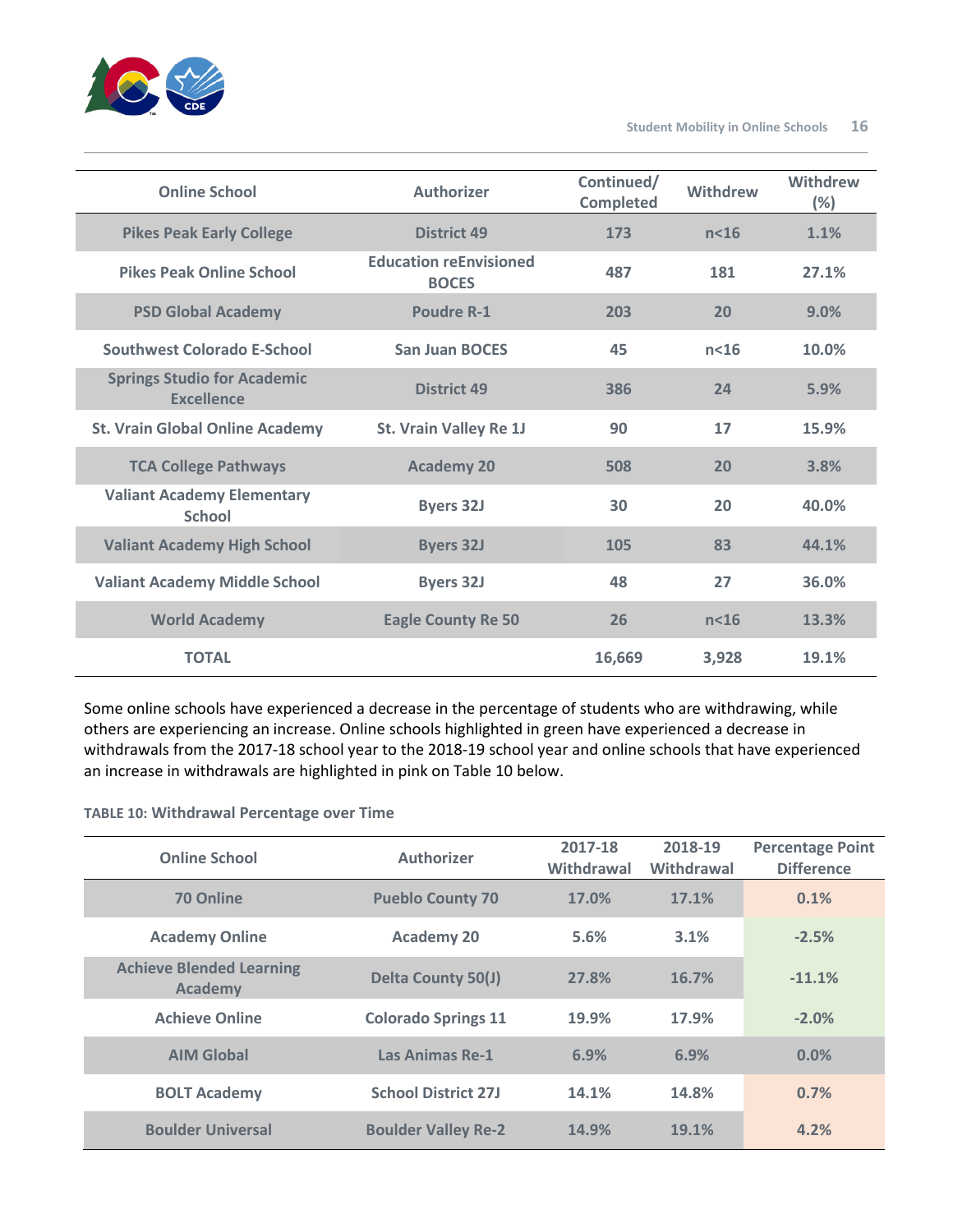

| <b>Online School</b>                                        | <b>Authorizer</b>                             | 2017-18<br>Withdrawal | 2018-19<br>Withdrawal | <b>Percentage Point</b><br><b>Difference</b> |
|-------------------------------------------------------------|-----------------------------------------------|-----------------------|-----------------------|----------------------------------------------|
| <b>Branson School Online</b>                                | <b>Branson Reorganized 82</b>                 | 19.3%                 | 23.8%                 | 4.5%                                         |
| <b>Center Virtual Academy</b>                               | <b>Center 26 JT</b>                           | 50.0%                 | 47.1%                 | $-2.9%$                                      |
| Colorado Connections @<br><b>Durango</b>                    | Durango 9                                     | 20.2%                 | 20.6%                 | 0.4%                                         |
| <b>Colorado Connections @</b><br><b>Mapleton</b>            | <b>Mapleton 1</b>                             | 31.7%                 | 32.0%                 | 0.3%                                         |
| Colorado Digital Academy-<br><b>Elementary</b>              | <b>Byers 32J</b>                              | 23.8%                 | 23.9%                 | 0.1%                                         |
| <b>Colorado Digital Academy-</b><br><b>Middle</b>           | <b>Byers 32J</b>                              | 27.3%                 | 31.7%                 | 4.4%                                         |
| <b>Colorado Preparatory Academy</b><br><b>High School</b>   | <b>Education reEnvisioned</b><br><b>BOCES</b> | 26.7%                 | 19.9%                 | $-6.80%$                                     |
| <b>Colorado Preparatory</b><br><b>Elementary School</b>     | <b>Education reEnvisioned</b><br><b>BOCES</b> | 23.2%                 | 16.0%                 | $-7.20%$                                     |
| <b>Colorado Preparatory Middle</b><br><b>School</b>         | <b>Education reEnvisioned</b><br><b>BOCES</b> | 23.5%                 | 22.2%                 | $-1.30%$                                     |
| <b>Colorado Virtual Academy</b><br>(COVA)                   | <b>Byers 32J</b>                              | 32.2%                 | 36.0%                 | 3.8%                                         |
| <b>Denver Online High School</b>                            | <b>Denver County 1</b>                        | 21.9%                 | 14.5%                 | $-7.4%$                                      |
| <b>Destinations Career Academy of</b><br><b>Colorado</b>    | <b>Julesburg Re-1</b>                         | 20.8%                 | 14.8%                 | $-6.0%$                                      |
| <b>EDCSD</b>                                                | <b>Douglas County Re-1</b>                    | 5.4%                  | 14.3%                 | 8.9%                                         |
| <b>Elevate Academy Elementary</b><br><b>School</b>          | <b>Byers 32J</b>                              | 14.4%                 | 14.3%                 | $-0.10%$                                     |
| <b>Elevate Academy High School</b>                          | <b>Byers 32J</b>                              | 25.3%                 | 21.5%                 | $-3.80%$                                     |
| <b>Elevate Academy Middle School</b>                        | <b>Byers 32J</b>                              | 20.1%                 | 15.4%                 | $-4.70%$                                     |
| <b>GOAL Academy</b>                                         | <b>District 49</b>                            | 30.1%                 | 23.7%                 | $-6.4%$                                      |
| <b>Grand River Academy</b>                                  | <b>Mesa County Valley 51</b>                  | 12.9%                 | 14.6%                 | 1.7%                                         |
| <b>Hanover Online Academy</b>                               | <b>Hanover 28</b>                             | 50.0%                 | 50.0%                 | 0.0%                                         |
| <b>Holyoke Alternative School</b>                           | <b>Holyoke Re-1J</b>                          | 26.7%                 | 18.8%                 | $-7.9%$                                      |
| <b>Hope Online Learning Academy</b><br><b>Elementary</b>    | <b>Douglas County Re-1</b>                    | 9.8%                  | 9.7%                  | $-0.1%$                                      |
| <b>Hope Online Learning Academy</b><br><b>High School</b>   | <b>Douglas County Re-1</b>                    | 16.5%                 | 12.1%                 | $-4.4%$                                      |
| <b>Hope Online Learning Academy</b><br><b>Middle School</b> | <b>Douglas County Re-1</b>                    | 9.3%                  | 10.2%                 | 0.9%                                         |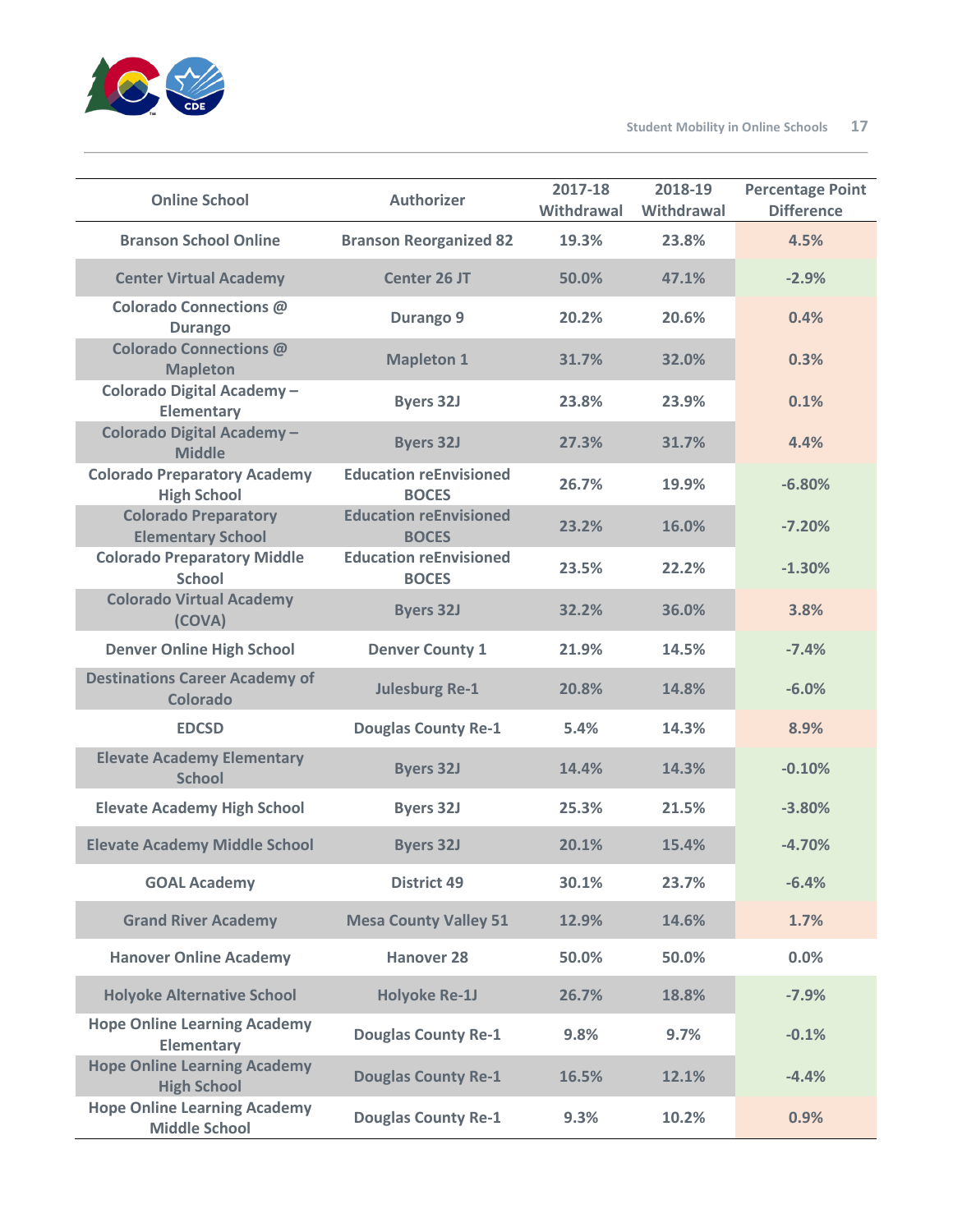

| <b>Online School</b>                                       | <b>Authorizer</b>                             | 2017-18<br>Withdrawal | 2018-19<br>Withdrawal | <b>Percentage Point</b><br><b>Difference</b> |
|------------------------------------------------------------|-----------------------------------------------|-----------------------|-----------------------|----------------------------------------------|
| <b>Immersion Schools Science</b><br><b>Technology Arts</b> | <b>Las Animas Re-1</b>                        | 9.2%                  | 10.4%                 | 1.2%                                         |
| <b>Jeffco Virtual Academy</b>                              | Jefferson County R-1                          | 29.0%                 | 24.6%                 | $-4.4%$                                      |
| <b>Journey K8</b>                                          | <b>Academy 20</b>                             | 20.8%                 | 23.1%                 | 2.3%                                         |
| <b>Monte Vista On-line Academy</b>                         | <b>Monte Vista C-8</b>                        | 11.4%                 | 8.5%                  | $-2.9%$                                      |
| <b>Paragon Learning Center</b>                             | <b>Pueblo City 60</b>                         | 37.5%                 | 29.5%                 | $-8.0%$                                      |
| <b>Pathways Future Center</b>                              | <b>Adams 12 Five Star</b><br><b>Schools</b>   | 20.5%                 | 25.9%                 | 5.4%                                         |
| <b>Peak Virtual Academy</b>                                | <b>Montrose County Re-1J</b>                  | 8.0%                  | 3.7%                  | $-4.3%$                                      |
| <b>Peyton Online Academy</b>                               | Peyton 23 JT                                  | 15.4%                 | 12.9%                 | $-2.5%$                                      |
| <b>Pikes Peak Early College</b>                            | <b>District 49</b>                            | 7.5%                  | 1.1%                  | $-6.4%$                                      |
| <b>Pikes Peak Online School</b>                            | <b>Education reEnvisioned</b><br><b>BOCES</b> | 30.9%                 | 27.1%                 | $-3.8%$                                      |
| <b>PSD Global Academy</b>                                  | <b>Poudre R-1</b>                             | 16.1%                 | 9.0%                  | $-7.1%$                                      |
| <b>Southwest Colorado E-School</b>                         | <b>San Juan BOCES</b>                         | 27.9%                 | 10.0%                 | $-17.9%$                                     |
| <b>Springs Studio for Academic</b><br><b>Excellence</b>    | <b>District 49</b>                            | 9.8%                  | 5.9%                  | $-3.9%$                                      |
| <b>St. Vrain Global Online Academy</b>                     | St. Vrain Valley Re 1J                        | 19.8%                 | 15.9%                 | $-3.9%$                                      |
| <b>TCA College Pathways</b>                                | <b>Academy 20</b>                             | 4.4%                  | 3.8%                  | $-0.6%$                                      |
| <b>Valiant Academy Elementary</b><br><b>School</b>         | <b>Byers 32J</b>                              | 24.3%                 | 40.0%                 | 15.70%                                       |
| <b>Valiant Academy High School</b>                         | <b>Byers 32J</b>                              | 43.9%                 | 44.1%                 | 0.20%                                        |
| <b>Valiant Academy Middle School</b>                       | <b>Byers 32J</b>                              | 42.9%                 | 36.0%                 | $-6.90%$                                     |
| <b>World Academy</b>                                       | <b>Eagle County Re 50</b>                     | 32.4%                 | 13.3%                 | $-19.1%$                                     |
| <b>TOTAL</b>                                               |                                               | 21.1%                 | 19.1%                 | $-2.0%$                                      |

## **Withdrawals by Online School Types**

There are two different types of online schools and data for both are included in this report. A multi-district online school (MDOL) is defined in statute as an online school that enrolls students from more than one district. A MDOL can be a charter school or a non-charter school. In the 2018-19 school year, 14 of the 38 multi-district online schools were charter schools. A single district online school (SDOL) is defined as an online school that enrolls students within the school district that the online school is located in. In the 2018-19 school year there were 11 SDOLs in operation. All the SDOLs in 2018-19 were non-charter.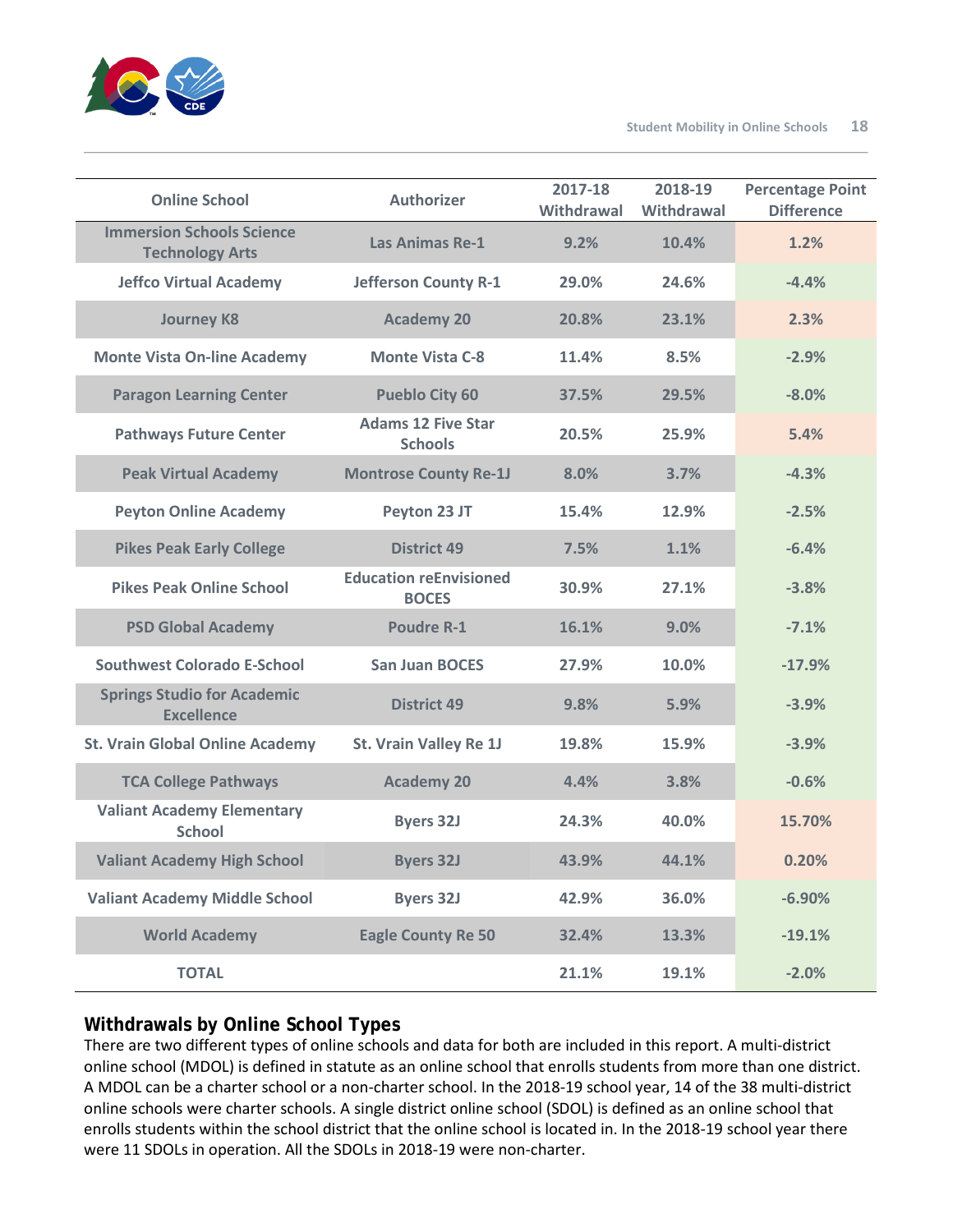When reviewing the data by school type, students were coded as withdrawing at a slightly higher percentage in charter than non-charter MDOLs. Table 11 shows that 21.1 percent of students in charter MDOLs were coded as withdrawing in the 2018-19 school year and 17.5 percent of students in non-charter MDOLs were coded as withdrawing. In SDOLs, 17.8 percent of students were coded as withdrawing in the 2018-19 school year.

| <b>School Type</b>                  | Online<br>Schools (#) | <b>Online</b><br>Schools (%) | Continued/<br><b>Completed</b> | <b>Withdrew</b> | <b>Total</b> | Withdrew (%) |
|-------------------------------------|-----------------------|------------------------------|--------------------------------|-----------------|--------------|--------------|
| <b>Multi-district (Charter)</b>     | 14                    | 28.6%                        | 7.172                          | 1.914           | 9.086        | 21.1%        |
| <b>Multi-District (Non-Charter)</b> | 24                    | 49.0%                        | 8.518                          | 1.802           | 10,320       | 17.5%        |
| <b>Single-District</b>              | 11                    | 22.4%                        | 979                            | 212             | 1.1191       | 17.8%        |
| <b>TOTAL</b>                        | 49                    | 100%                         | 16,669                         | 3,928           | 20,597       | 19.1%        |

**TABLE 11: 2018-19 Statewide Online Student Enrollment Based on School Type**

## **Withdrawals by School**

As mentioned before, the three exit codes with the highest occurrence account for 3,002 students, or 76.4 percent of the 3,928 total withdrawals. Given small n sizes when displaying data by online school and exit type, the following tables below show only the top five online schools with the highest number for each of the following exit codes:

- Exit Code 13 Transferred to Other School: Other LEA
- Exit Code 40 Dropped Out (Grades 6-12)
- Exit Code 16 Transferred to Home-Based Education (Home school)

**TABLE 12: Online Schools with Highest Number of Exit Code 13 Records in 2018-19** 

| <b>Online School</b>                                    | <b>Authorizer</b>                             | <b>Exit Code 13</b><br>(#) | <b>Total</b><br><b>Withdrawals</b> | <b>Exit Code 13</b><br>(%) |
|---------------------------------------------------------|-----------------------------------------------|----------------------------|------------------------------------|----------------------------|
| <b>Colorado Connections @</b><br><b>Mapleton</b>        | <b>Mapleton 1</b>                             | 205                        | 468                                | 43.8%                      |
| <b>GOAL Academy</b>                                     | District 49                                   | 173                        | 983                                | 17.6%                      |
| <b>Colorado Preparatory Middle</b><br><b>School</b>     | <b>Education reEnvisioned</b><br><b>BOCES</b> | 102                        | 151                                | 67.5%                      |
| Colorado Connections @<br><b>Durango</b>                | Durango 9                                     | 93                         | 233                                | 39.9%                      |
| <b>Colorado Preparatory</b><br><b>Elementary School</b> | <b>Education reEnvisioned</b><br><b>BOCES</b> | 85                         | 120                                | 70.8%                      |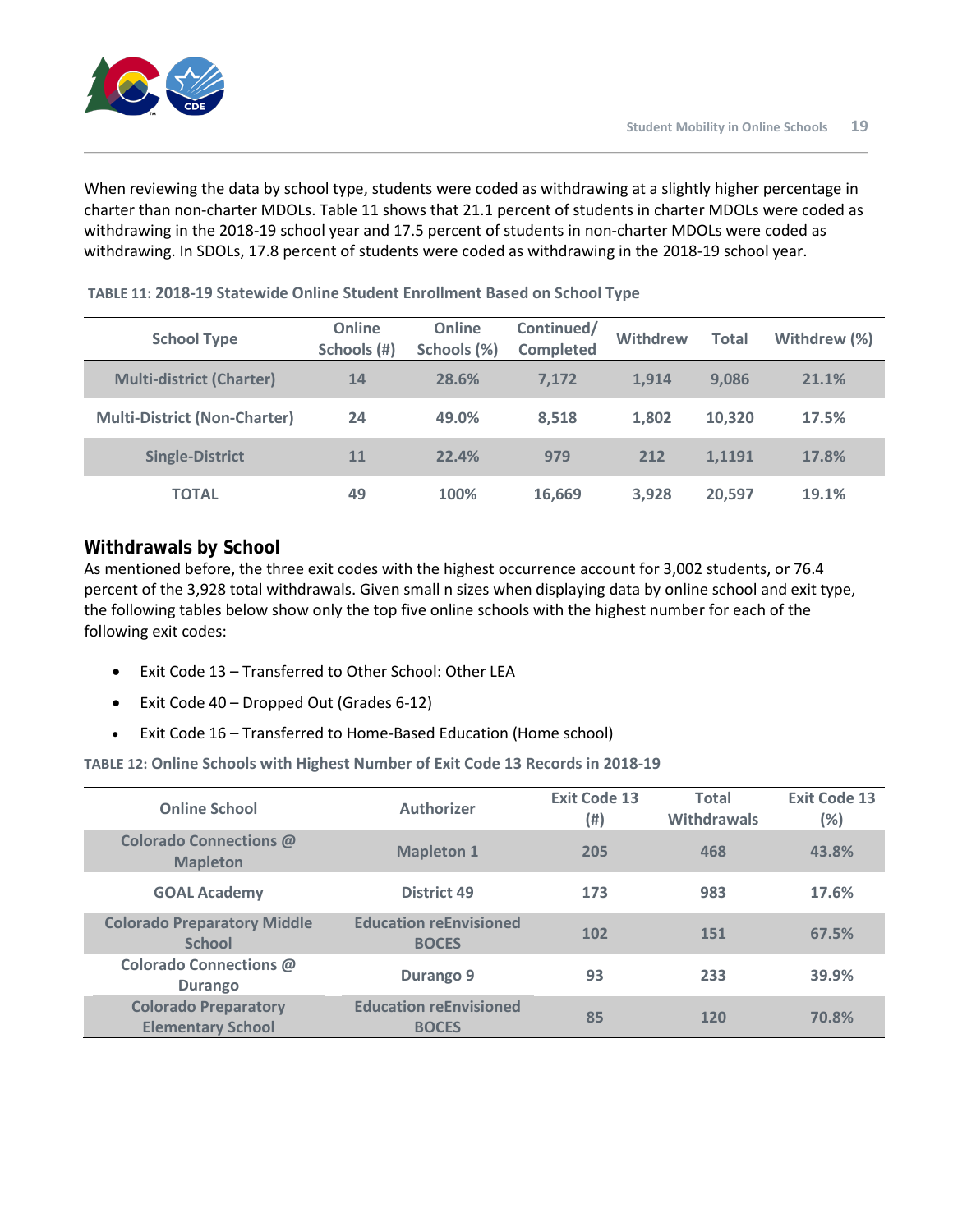

| <b>Online School</b>                                      | <b>Authorizer</b>                             | <b>Exit Code 40</b><br>(#) | Total<br><b>Withdrawals</b> | <b>Exit Code 40</b><br>(%) |
|-----------------------------------------------------------|-----------------------------------------------|----------------------------|-----------------------------|----------------------------|
| <b>GOAL Academy</b>                                       | <b>District 49</b>                            | 614                        | 983                         | 62.5%                      |
| <b>Pikes Peak Online School</b>                           | <b>Education reEnvisioned</b><br><b>BOCES</b> | 128                        | 181                         | 70.7%                      |
| <b>Colorado Connections @</b><br><b>Mapleton</b>          | <b>Mapleton 1</b>                             | 68                         | 468                         | 14.5%                      |
| <b>Hope Online Learning Academy</b><br><b>High School</b> | <b>Douglas County Re-1</b>                    | 38                         | 87                          | 43.7%                      |
| <b>Pathways Future Center</b>                             | <b>Adams 12 Five Star</b><br><b>Schools</b>   | 35                         | 71                          | 49.3%                      |

#### **TABLE 13: Online Schools with Highest Number of Exit Code 40 Records in 2018-19**

#### **TABLE 14: Online Schools with Highest Number of Exit Code 16 Records in 2018-19**

| <b>Online School</b>                           | <b>Authorizer</b> | <b>Exit Code 16</b><br>(#) | <b>Total</b><br><b>Withdrawals</b> | <b>Exit Code 16</b><br>(%) |
|------------------------------------------------|-------------------|----------------------------|------------------------------------|----------------------------|
| <b>Colorado Virtual Academy</b><br>(COVA)      | <b>Byers 32J</b>  | 196                        | 246                                | 79.7%                      |
| Colorado Digital Academy-<br><b>Elementary</b> | <b>Byers 32J</b>  | 97                         | 125                                | 77.6%                      |
| Colorado Digital Academy-<br><b>Middle</b>     | <b>Byers 32J</b>  | 96                         | 110                                | 87.3%                      |
| Colorado Connections @<br><b>Mapleton</b>      | <b>Mapleton 1</b> | 93                         | 468                                | 19.9%                      |
| <b>Valiant Academy High School</b>             | <b>Byers 32J</b>  | 76                         | 83                                 | 91.6%                      |

## Student Withdrawals, Continuations and Completions by Grade Level

A review of the data shows that more students are coded as withdrawing in the high school grade levels, with the most students withdrawing in the 12<sup>th</sup> grade. Table 15 below shows the number of students coded as withdrawing by grade level and exit date range.

#### **TABLE 15: Students Coded as Withdrawals by Grade and Date Range in 2018-19 School Year**

| <b>Grade Range</b>              | $0 - 30$<br><b>Days</b> | 30-60<br><b>Days</b> | 60-90<br><b>Days</b> | 90-120<br><b>Days</b> | 120-150<br><b>Days</b> | 150-200<br><b>Days</b> | $200+$<br><b>Days</b> | <b>Total by</b><br><b>Grade Range</b> |
|---------------------------------|-------------------------|----------------------|----------------------|-----------------------|------------------------|------------------------|-----------------------|---------------------------------------|
| $K-2^{nd}$                      | 60                      | 54                   | 46                   | 37                    | 23                     | 25                     | n <sub>16</sub>       | 254                                   |
| $3^{\text{rd}} - 5^{\text{th}}$ | 56                      | 51                   | 51                   | 62                    | 37                     | 25                     | 16                    | 298                                   |
| $6th-8th$                       | 146                     | 166                  | 131                  | 168                   | 76                     | 50                     | 27                    | 764                                   |
| 9 <sup>th</sup>                 | 69                      | 52                   | 48                   | 129                   | 52                     | 40                     | 16                    | 406                                   |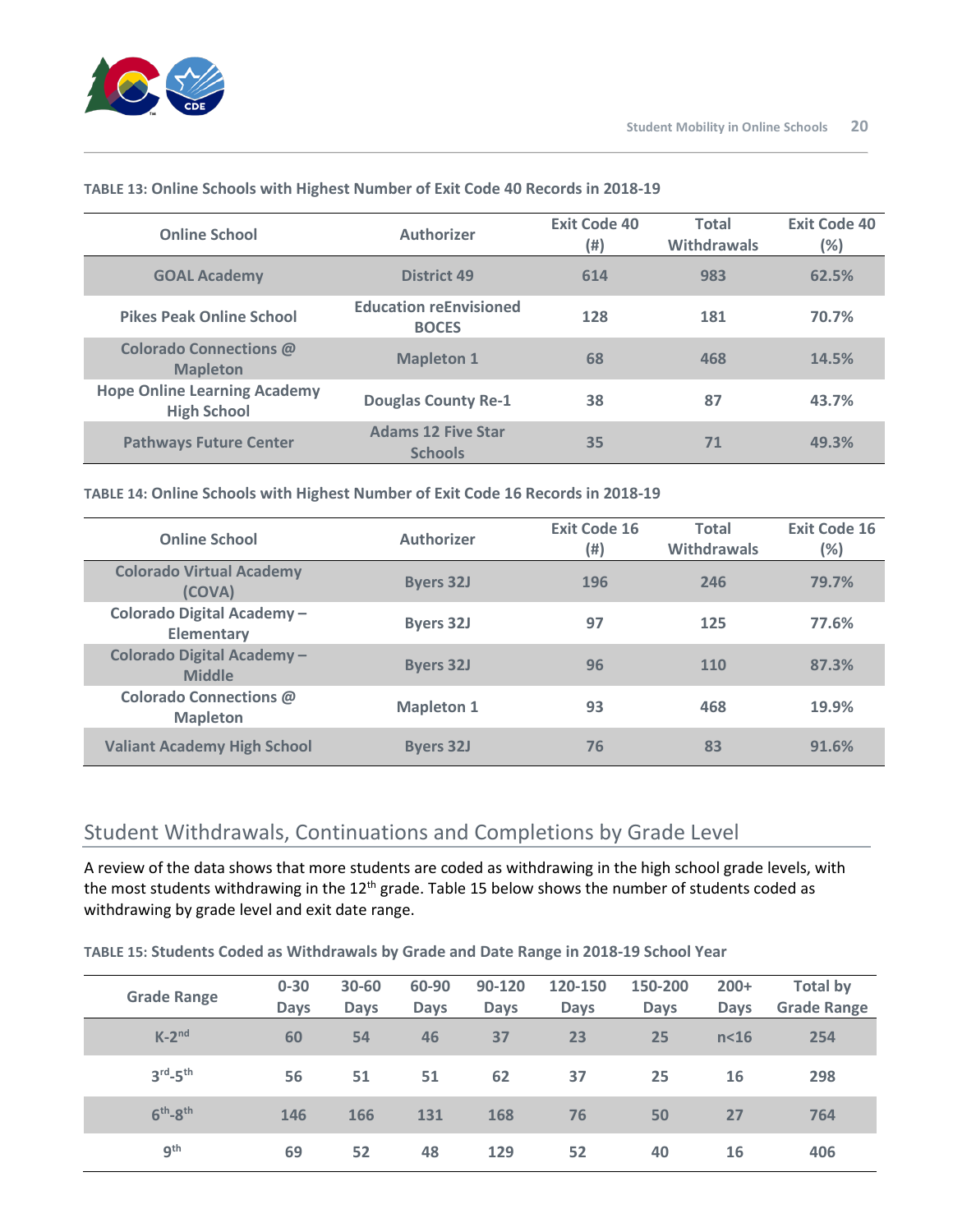

| <b>Grade Range</b>    | $0 - 30$<br><b>Days</b> | 30-60<br><b>Days</b> | 60-90<br><b>Days</b> | 90-120<br><b>Days</b> | 120-150<br><b>Days</b> | 150-200<br><b>Days</b> | $200+$<br><b>Days</b> | <b>Total by</b><br><b>Grade Range</b> |
|-----------------------|-------------------------|----------------------|----------------------|-----------------------|------------------------|------------------------|-----------------------|---------------------------------------|
| 10 <sup>th</sup>      | 71                      | 96                   | 57                   | 132                   | 61                     | 71                     | 35                    | 524                                   |
| 11 <sup>th</sup>      | 72                      | 79                   | 64                   | 143                   | 75                     | 102                    | 59                    | 594                                   |
| $12^{th}$             | 146                     | 163                  | 151                  | 193                   | 164                    | 164                    | 107                   | 1,088                                 |
| <b>TOTAL STUDENTS</b> | 620                     | 661                  | 548                  | 864                   | 488                    | 478                    | 269                   | 3,928                                 |

## **Continuations and Completions by Grade Level**

Table 16 shows the top five reasons students continued/completed by grade ranges. Of the 16,669 students reported as "continued or completed", 14,149, or 84.9 percent, were reported as completing the school year with the online school.

Students reported as graduating totaled 2,260 students or 13.6 percent of the total amount of completers. Other reasons for completion include students who are reported as having completed a P-TECH or ASCENT program or those that have completed a High School Equivalency Diploma (HSED). Two codes are associated with HSED completion; one that indicates that a student completed the HSED through a program administered by the same LEA and the other indicates that the student transferred to another LEA and completed with an HSED. In the year 2018-19, 85 students were assigned one of these two codes signaling completion with an HSED. In 2018-19, 34 students were reported as completing a P-TECH or ASCENT program. Other categories of completion, such as completion without a diploma and graduating but not completing the P-TECH or ASCENT program have too small of an n count to report.

| Exit<br>Code | <b>Code Description</b>                              | $K-2^{nd}$      | $3rd-5th$ | $6th-8th$       | 9 <sup>th</sup> | 10 <sup>th</sup> | $11^{\text{th}}$ | $12^{th}$ | <b>Totals</b> |
|--------------|------------------------------------------------------|-----------------|-----------|-----------------|-----------------|------------------|------------------|-----------|---------------|
| 00           | <b>Completed/ Did Not Exit</b><br><b>School Year</b> | 1,129           | 1,486     | 3,204           | 1,717           | 2,232            | 2,463            | 1,918     | 14,149        |
| 90           | <b>Graduated with Diploma</b>                        |                 |           |                 |                 |                  | 115              | 2.145     | 2,260         |
| <b>10</b>    | <b>Grade Reassignment in</b><br><b>Same School</b>   | n <sub>16</sub> |           | n <sub>16</sub> | n <sub>16</sub> | 36               | 31               | n/a       | 97            |
| 70           | <b>Transfer to HSED Program</b><br>(Out-of-District) |                 |           |                 | $n<$ 16         | $n<$ 16          | 34               | 43        | 91            |
| 94           | <b>Completed HSED Program</b><br>(Out-of-District)   |                 |           |                 | $n<$ 16         | $n<$ 16          | 17               | 39        | 67            |

**TABLE 16: Top Five Continuation and Completion Codes by Grade Range in 2018-19 School Year**

## **Grade Reassignment and Retention Coding**

Legislation requires this report to include an analysis of the grade level of students entering online schools and the grade level of students when the students transfer. However, the current End of Year data collection does not ask schools to document the grade level of the student at the time of exit. For purposes of this report, when the student exits during the school year, we use their identified grade level at the start of the school year as captured by the October Count collection. There are some other grade change indicators that we do collect, which will be described in greater detail below.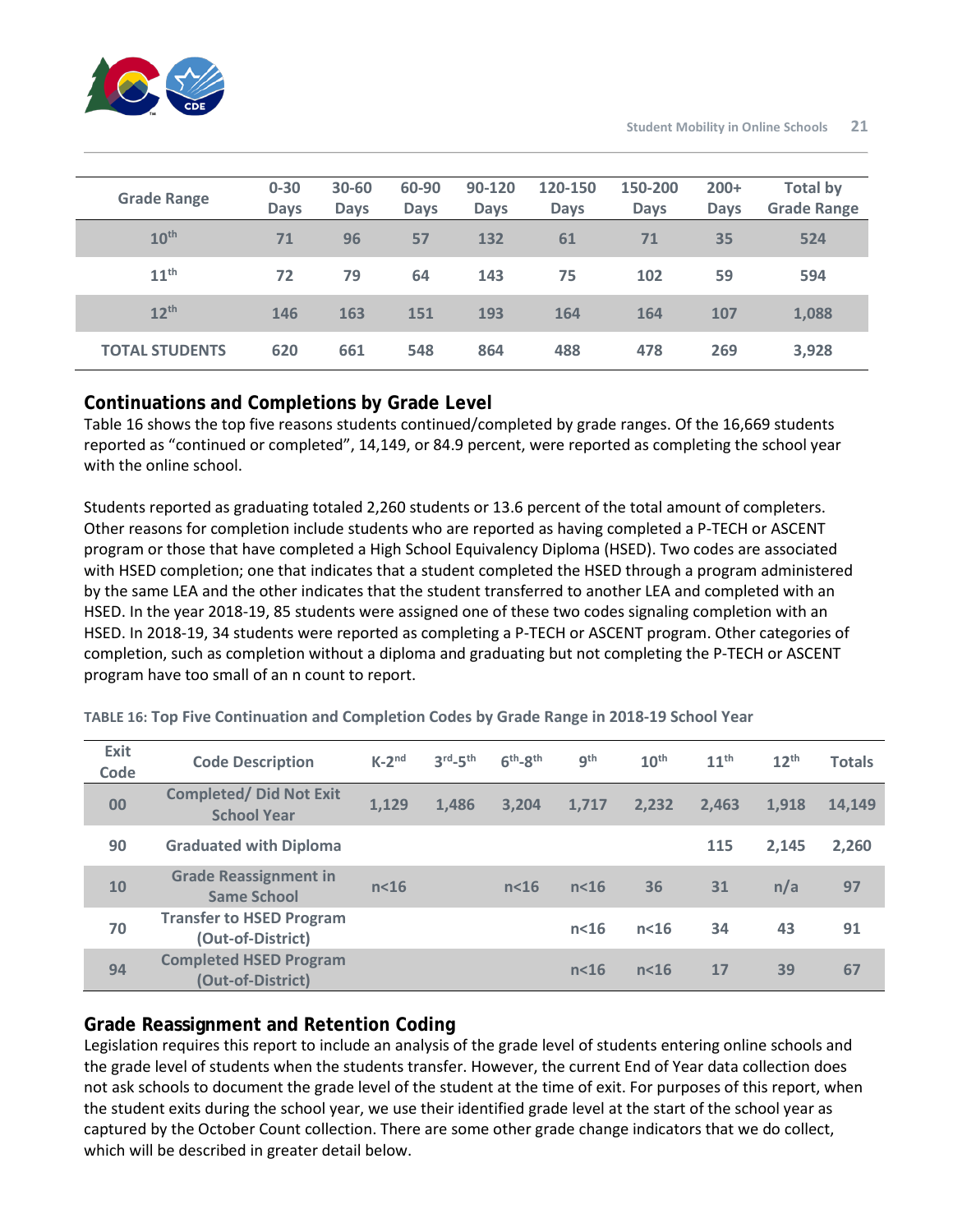

The Student End of Year data collection does code students who have completed the school year but have been retained in their grade. A retention code that indicates the student will remain in the same grade for the upcoming school year is assigned.

A review of data for the 2018-19 school year shows that, in grades K through 11, the number of students coded with a retention code was minimal (i.e., with n counts less than 16). For students in grade 12 however, 1,435 students were retained.

If a student is re-assigned to a different grade level at some point in the school year, the student is assigned exit code 10. For the 2018-19, there were 97 students that were coded as having a grade re-assignment during the school year.

## Enrollments after October 1st

Student withdrawals from online schools are not the only type of student movement during the school year. Students also enroll in online schools throughout the school year. Table 17 displays the number of students who entered each online school after the October Count Day. The table shows that some online schools have enrollment numbers that are similar to the number of withdrawals for 2018-19. Additionally, some online schools have enrollment numbers that are higher than the number of withdrawals meaning that they may be ending the school year with more students enrolled than were reported on the October Count Date. Due to student privacy restrictions, the difference shown between withdrawals and enrollments in schools with small n counts are displayed as n/a in the "difference" column. The fields are color coded with green if the number of enrollments were higher than the number of enrollments and color coded with pink if the number of student enrollments were less than the total number of withdrawals.

| <b>Authorizer</b>                           | <b>Online School</b>                           | <b>Withdrawals</b><br><b>After 10/1</b> | <b>Enrollments</b><br><b>After 10/1</b> | <b>Difference</b> |
|---------------------------------------------|------------------------------------------------|-----------------------------------------|-----------------------------------------|-------------------|
| <b>Academy 20</b>                           | <b>Academy Online</b>                          | n <sub>16</sub>                         | 19                                      | n/a               |
| <b>Academy 20</b>                           | <b>Journey K8</b>                              | 27                                      | 47                                      | $+20$             |
| <b>Academy 20</b>                           | <b>TCA College Pathways</b>                    | 20                                      | $\Omega$                                | $-20$             |
| <b>Adams 12 Five Star</b><br><b>Schools</b> | <b>Pathways Future Center</b>                  | 87                                      | 137                                     | $+50$             |
| <b>Boulder Valley Re-2</b>                  | <b>Boulder Universal</b>                       | n <sub>16</sub>                         | 19                                      | n/a               |
| <b>Branson Reorganized 82</b>               | <b>Branson School Online</b>                   | 95                                      | 29                                      | $-66$             |
| <b>Byers 32J</b>                            | Colorado Digital Academy-<br><b>Elementary</b> | 125                                     | n <sub>16</sub>                         | n/a               |
| <b>Byers 32J</b>                            | Colorado Digital Academy - Middle              | 110                                     | n <sub>16</sub>                         | n/a               |
| <b>Byers 32J</b>                            | <b>Colorado Virtual Academy (COVA)</b>         | 246                                     | $n<$ 16                                 | n/a               |

**TABLE 17: 2018-19 Online School Withdrawals and New Enrollments after October 1**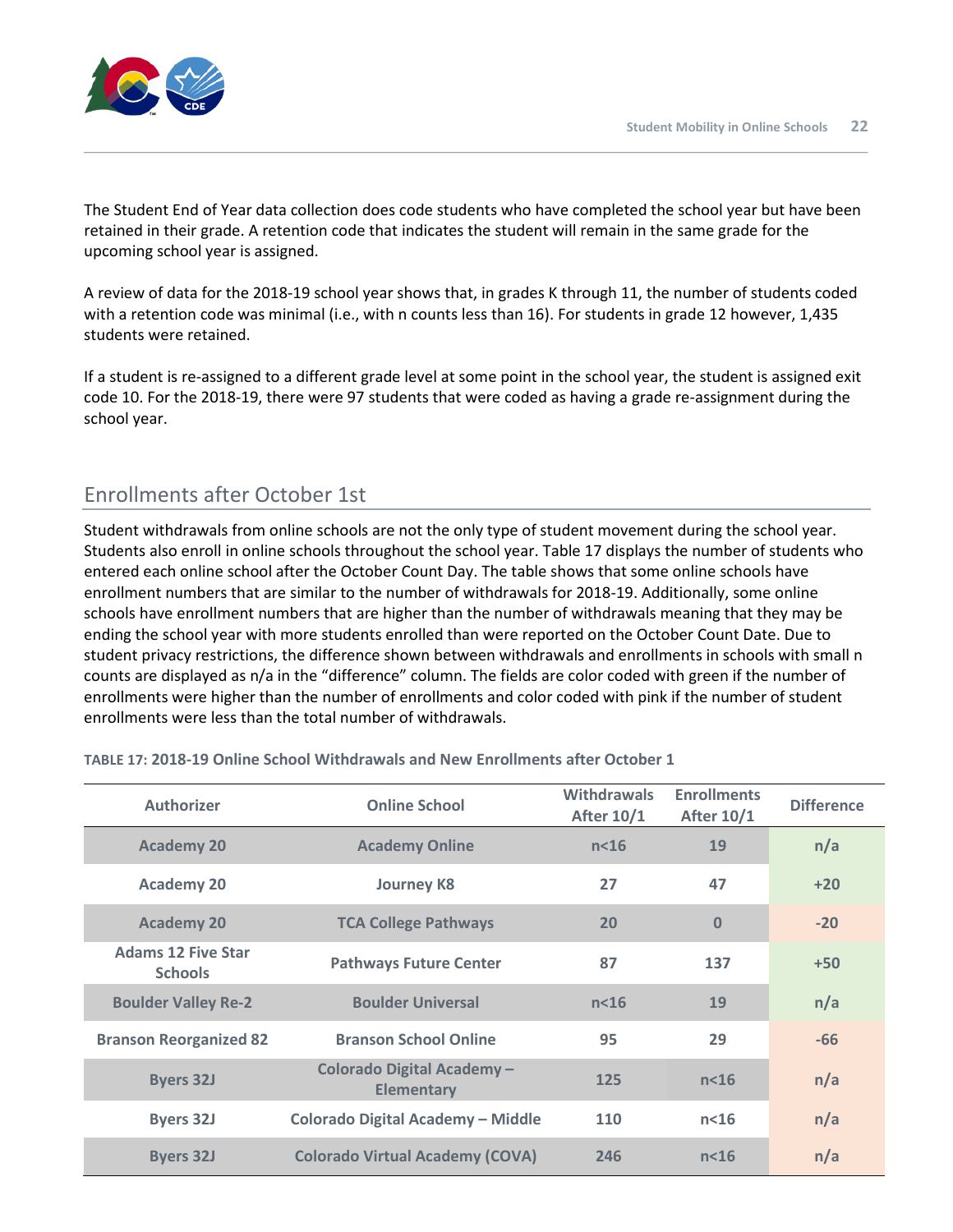

| <b>Authorizer</b>                             | <b>Online School</b>                                        | <b>Withdrawals</b><br><b>After 10/1</b> | <b>Enrollments</b><br><b>After 10/1</b> | <b>Difference</b> |
|-----------------------------------------------|-------------------------------------------------------------|-----------------------------------------|-----------------------------------------|-------------------|
| <b>Byers 32J</b>                              | <b>Elevate Academy Elementary</b><br><b>School</b>          | 21                                      | $\bf{0}$                                | $-21$             |
| <b>Byers 32J</b>                              | <b>Elevate Academy Middle School</b>                        | 27                                      | n <sub>16</sub>                         | n/a               |
| <b>Byers 32J</b>                              | <b>Elevate Academy High School</b>                          | 38                                      | n <sub>16</sub>                         | n/a               |
| <b>Byers 32J</b>                              | <b>Valiant Academy Elementary</b><br><b>School</b>          | 20                                      | $\bf{0}$                                | $-20$             |
| <b>Byers 32J</b>                              | <b>Valiant Academy Middle School</b>                        | 48                                      | $\mathbf 0$                             | $-48$             |
| <b>Byers 32J</b>                              | <b>Valiant Academy High School</b>                          | 83                                      | n <sub>16</sub>                         | n/a               |
| Center 26 JT                                  | <b>Center Virtual Academy</b>                               | n <sub>16</sub>                         | n <sub>16</sub>                         | n/a               |
| <b>Colorado Springs 11</b>                    | <b>Achieve Online</b>                                       | 45                                      | 62                                      | $+17$             |
| Delta County 50(J)                            | <b>Achieve Blended Learning</b><br>Academy                  | n <sub>16</sub>                         | n <sub>16</sub>                         | n/a               |
| <b>Denver County 1</b>                        | <b>Denver Online High School</b>                            | 39                                      | 37                                      | n <sub>16</sub>   |
| <b>Douglas County Re-1</b>                    | <b>EDCSD</b>                                                | n <sub>16</sub>                         | 21                                      | n/a               |
| <b>Douglas County Re-1</b>                    | <b>Hope Online Learning Academy</b><br><b>Elementary</b>    | 89                                      | 31                                      | $-58$             |
| <b>Douglas County Re-1</b>                    | <b>Hope Online Learning Academy</b><br><b>Middle School</b> | 54                                      | 27                                      | $-27$             |
| <b>Douglas County Re-1</b>                    | <b>Hope Online Learning Academy</b><br><b>High School</b>   | 71                                      | 71                                      | 0                 |
| <b>District 49</b>                            | <b>GOAL Academy</b>                                         | 983                                     | 272                                     | $-711$            |
| <b>District 49</b>                            | <b>Pikes Peak Early College</b>                             | n <sub>16</sub>                         | $\mathbf{0}$                            | n <sub>16</sub>   |
| <b>District 49</b>                            | <b>Springs Studio for Academic</b><br><b>Excellence</b>     | 24                                      | n <sub>16</sub>                         | n/a               |
| <b>Durango 9</b>                              | <b>Colorado Connections @ Durango</b>                       | 233                                     | 75                                      | $-158$            |
| <b>Eagle County Re 50</b>                     | <b>World Academy</b>                                        | n <sub>16</sub>                         | 24                                      | n/a               |
| <b>Education reEnvisioned</b><br><b>BOCES</b> | <b>Colorado Preparatory Elementary</b><br><b>School</b>     | 120                                     | 71                                      | $-49$             |
| <b>Education reEnvisioned</b><br><b>BOCES</b> | <b>Colorado Preparatory Middle</b><br><b>School</b>         | 83                                      | 73                                      | $-10$             |
| <b>Education reEnvisioned</b><br><b>BOCES</b> | <b>Colorado Preparatory Academy</b><br><b>High School</b>   | 151                                     | 38                                      | $-113$            |
| <b>Education reEnvisioned</b><br><b>BOCES</b> | <b>Pikes Peak Online School</b>                             | 181                                     | 47                                      | $-134$            |
| <b>Hanover 28</b>                             | <b>Hanover Online Academy</b>                               | n <sub>16</sub>                         | n <sub>16</sub>                         | n/a               |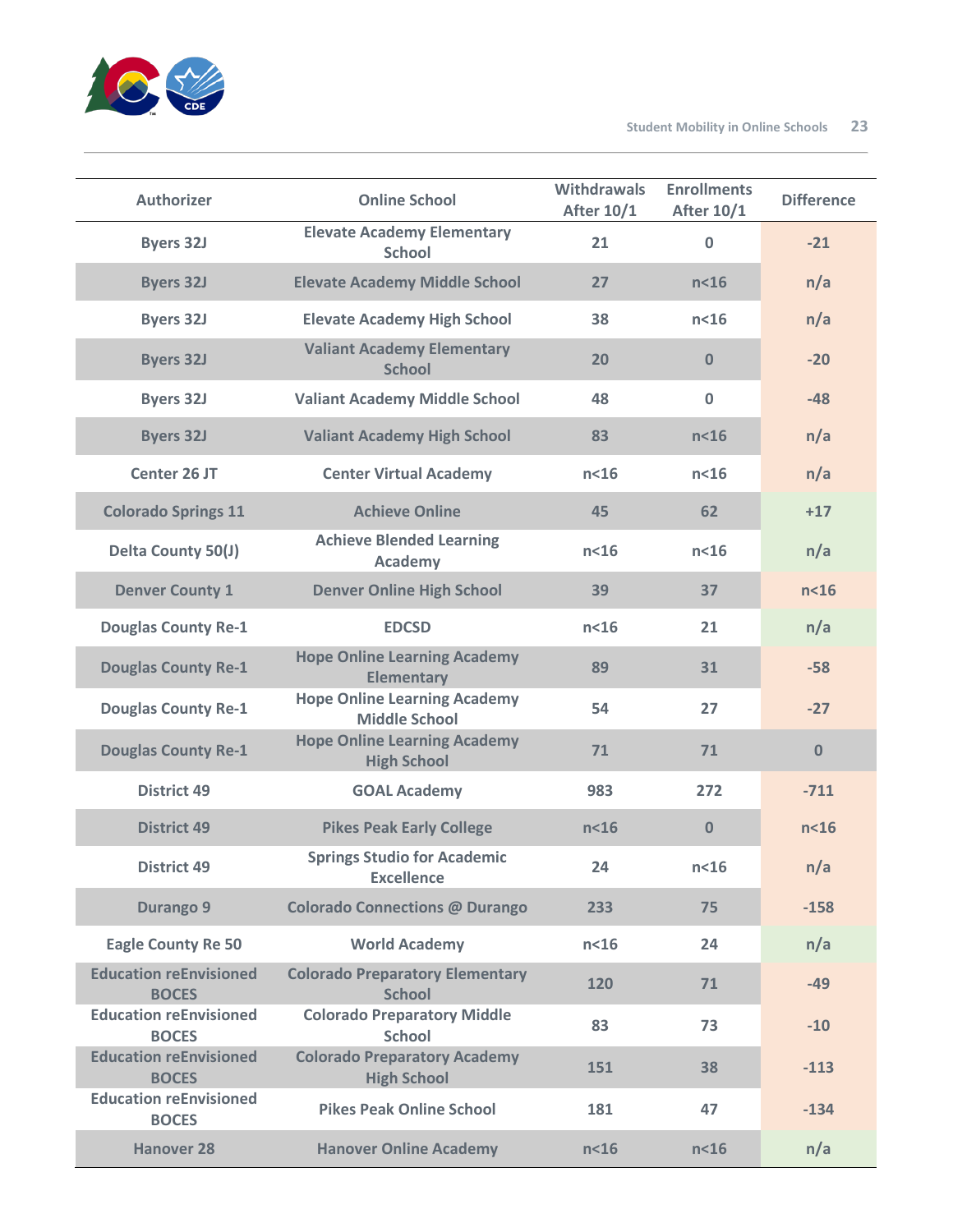

| <b>Authorizer</b>             | <b>Online School</b>                                       | <b>Withdrawals</b><br><b>After 10/1</b> | <b>Enrollments</b><br><b>After 10/1</b> | <b>Difference</b> |
|-------------------------------|------------------------------------------------------------|-----------------------------------------|-----------------------------------------|-------------------|
| <b>Holyoke Re-1J</b>          | <b>Holyoke Alternative School</b>                          | n <sub>16</sub>                         | $n<$ 16                                 | n/a               |
| <b>Jefferson County R-1</b>   | <b>Jeffco Virtual Academy</b>                              | 74                                      | 108                                     | $+34$             |
| <b>Julesburg Re-1</b>         | <b>Destinations Career Academy of</b><br>Colorado          | 39                                      | n <sub>16</sub>                         | n/a               |
| <b>Las Animas Re-1</b>        | <b>AIM Global</b>                                          | 118                                     | 253                                     | $+135$            |
| <b>Las Animas Re-1</b>        | <b>Immersion Schools Science</b><br><b>Technology Arts</b> | $n<$ 16                                 | $n<$ 16                                 | n/a               |
| <b>Mapleton 1</b>             | <b>Colorado Connections @ Mapleton</b>                     | 468                                     | 203                                     | $-265$            |
| <b>Mesa County Valley 51</b>  | <b>Grand River Academy</b>                                 | 45                                      | 62                                      | $+17$             |
| <b>Monte Vista C-8</b>        | <b>Monte Vista On-line Academy</b>                         | n <sub>16</sub>                         | n <sub>16</sub>                         | n/a               |
| <b>Montrose County Re-1J</b>  | <b>Peak Virtual Academy</b>                                | n <sub>16</sub>                         | n <sub>16</sub>                         | n/a               |
| Peyton 23 JT                  | <b>Peyton Online Academy</b>                               | n <sub>16</sub>                         | n <sub>16</sub>                         | n/a               |
| <b>Poudre R-1</b>             | <b>PSD Global Academy</b>                                  | 20                                      | 30                                      | $+10$             |
| <b>Pueblo City 60</b>         | <b>Paragon Learning Center</b>                             | 26                                      | 87                                      | $+61$             |
| <b>Pueblo County 70</b>       | 70 Online                                                  | 33                                      | 138                                     | $+105$            |
| <b>San Juan BOCES</b>         | <b>Southwest Colorado E-School</b>                         | n <sub>16</sub>                         | 23                                      | n/a               |
| <b>School District 27J</b>    | <b>BOLT Academy</b>                                        | n <sub>16</sub>                         | 19                                      | n/a               |
| <b>St. Vrain Valley Re 1J</b> | <b>St. Vrain Global Online Academy</b>                     | 17                                      | 55                                      | $+38$             |
|                               | <b>GRAND TOTAL</b>                                         | 3,928                                   | 2,147                                   | $-1,781$          |

## Conclusion

During the 2018-19 school year, 3,928 students were coded as withdrawing from an online school. This accounts for 19.1% of the total Student October enrollment for online schools for the year. Based on an analysis of the 2018-19 data for students enrolled in an online school, the three most widely assigned exit codes are for students withdrawing and transferring to a school in another school district (n=1,115), students dropping out (n=1,074), and students transferring to a non-public home-based education setting (n=813). The data from 2018-19 compared to data from the 2017-18 year showed a slight decline in student withdrawals and a slight increase in the number of students who were coded as completing the school year and not exiting at any time during the year.